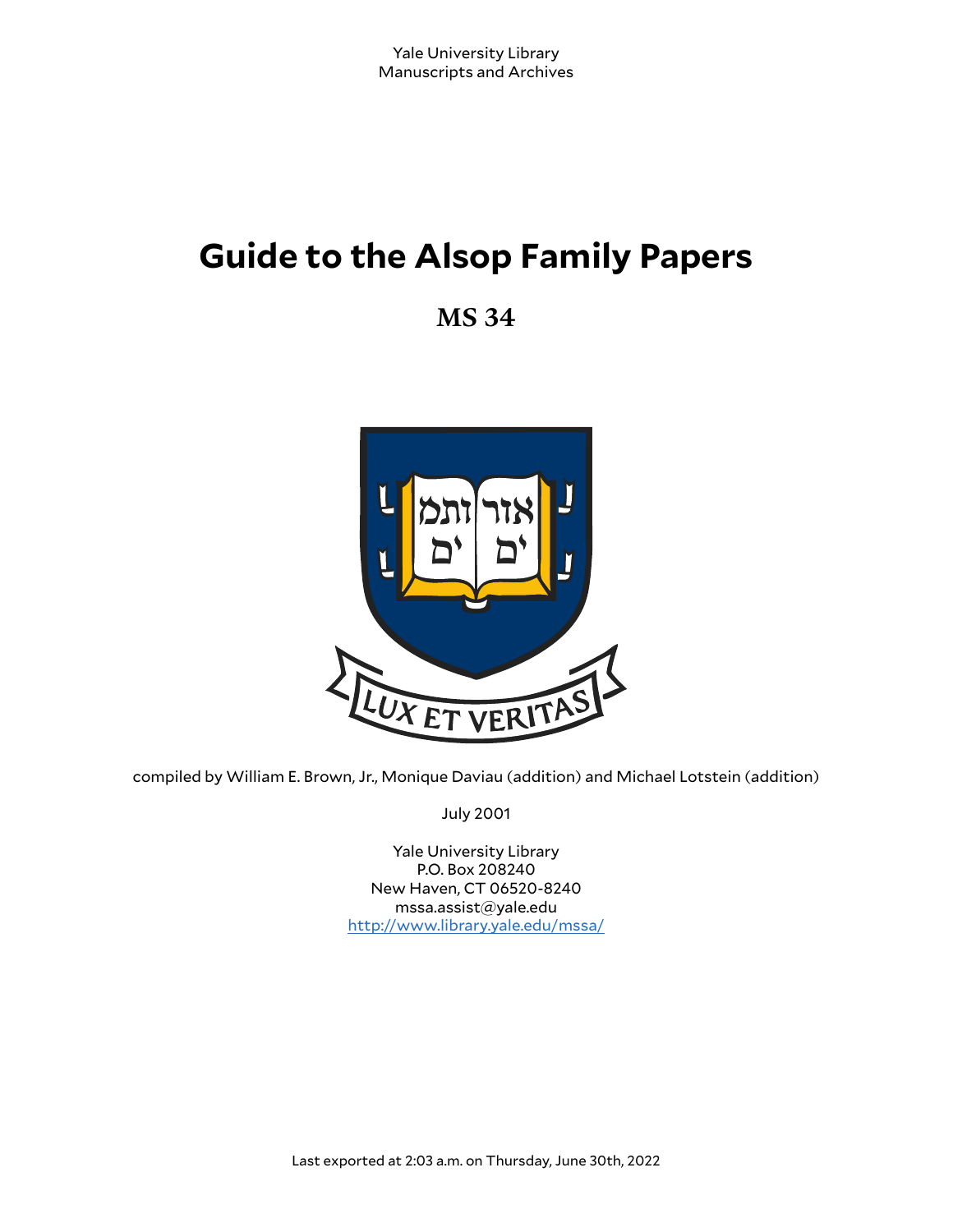## **Table of Contents**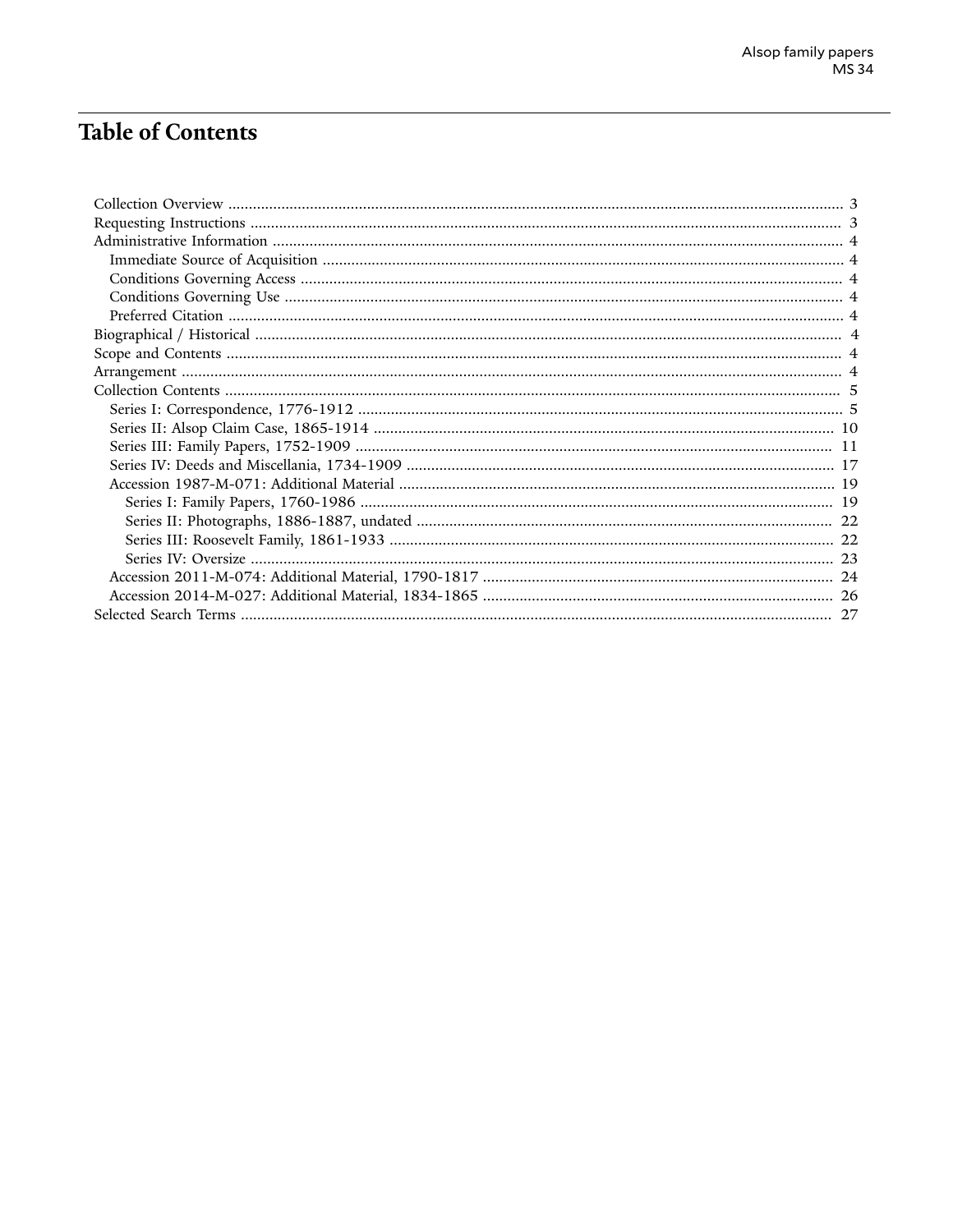### <span id="page-2-0"></span>**Collection Overview**

**REPOSITORY:** Manuscripts and Archives Yale University Library P.O. Box 208240 New Haven, CT 06520-8240 mssa.assist@yale.edu <http://www.library.yale.edu/mssa/>

**CALL NUMBER:** MS 34

**CREATOR:** Alsop family

**TITLE:** Alsop family papers

**DATES:** 1734-1986

- **PHYSICAL DESCRIPTION:** 44.75 linear feet (64 boxes)
	- **LANGUAGE:** English

**SUMMARY:** The papers consist of correspondence, legal papers, diaries, estate records, account books, notebooks, deeds, and miscellanea of the Alsop family of Middletown, Connecticut. Several generations of family members are represented in the papers including: Joseph Wright Alsop (1772-1844), Joseph Wright Alsop (1804-1878), Joseph Wright Alsop (1838-1891), Joseph Wright Alsop (1876-1953), Mary Alsop Oliver Alsop (1815-1893), Richard Alsop (1726-1776), Richard Alsop (1789-1842), Charles Richard Alsop (1802-1865), and John De Koven Alsop (1879-1926). Family mercantile interests in Connecticut and related operations in Bolivia, Chile, and Peru are documented. Files relating to a legal case involving the firm of Alsop & Company, the United States government, and the governments of Bolivia and Chile (1865-1914) are included. The personal papers of several family members are also arranged in the papers.

**ONLINE FINDING AID:** To cite or bookmark this finding aid, please use the following link: [https://](https://hdl.handle.net/10079/fa/mssa.ms.0034) [hdl.handle.net/10079/fa/mssa.ms.0034](https://hdl.handle.net/10079/fa/mssa.ms.0034)

#### <span id="page-2-1"></span>**Requesting Instructions**

To request items from this collection for use in the Manuscripts and Archives reading room, please use the request links in the HTML version of this finding aid, available at [https://hdl.handle.net/10079/fa/](https://hdl.handle.net/10079/fa/mssa.ms.0034) [mssa.ms.0034.](https://hdl.handle.net/10079/fa/mssa.ms.0034)

To order reproductions from this collection, please go to [http://www.library.yale.edu/mssa/](http://www.library.yale.edu/mssa/ifr_copy_order.html) [ifr\\_copy\\_order.html.](http://www.library.yale.edu/mssa/ifr_copy_order.html) The information you will need to submit an order includes: the collection call number, collection title, series or accession number, box number, and folder number or name.

Key to the container abbreviations used in the PDF finding aid:

b. box

f. folder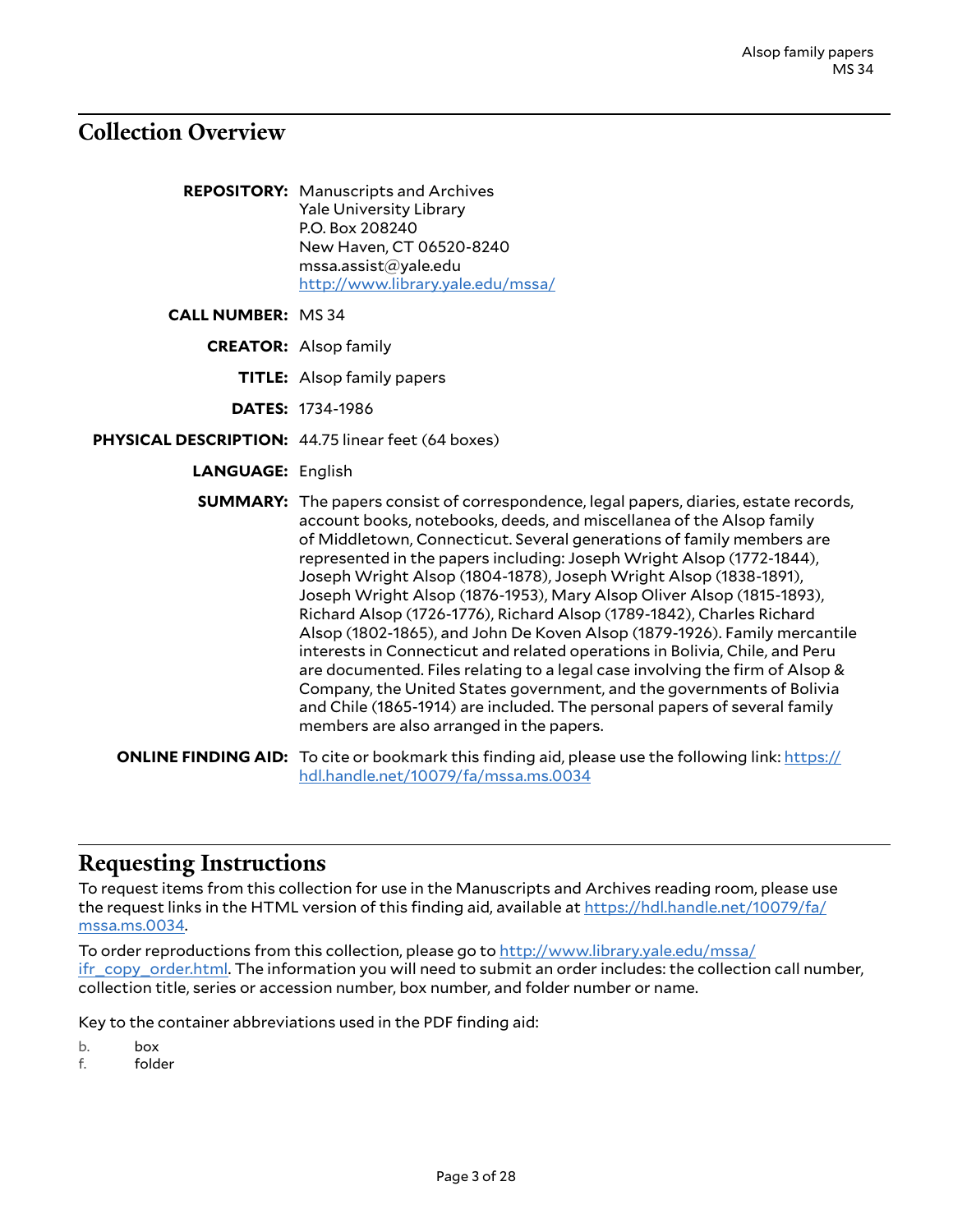### <span id="page-3-0"></span>**Administrative Information**

### <span id="page-3-1"></span>**Immediate Source of Acquisition**

Gift of John De Koven Alsop, Joseph E. Alsop, Mrs. Peggy Chubb, and Mrs. Stuart Farquhar in 1948; gift of Mrs. Kenneth MacKenzie and others, 1950-1956; gift of John Alsop, 1987; transfer from the Beinecke Rare Book and Manuscript Library, 2011; gift of Joseph W. Alsop, 2013.

### <span id="page-3-2"></span>**Conditions Governing Access**

The materials are open for research.

### <span id="page-3-3"></span>**Conditions Governing Use**

Copyright status for collection materials is unknown, though much of the material in this collection is likely in the public domain. Transmission or reproduction of materials protected by U.S. Copyright Law (Title 17, U.S.C.) beyond that allowed by fair use requires the written permission of the copyright owners. Works not in the public domain cannot be commercially exploited without permission of the copyright owners. Responsibility for any use rests exclusively with the user.

### <span id="page-3-4"></span>**Preferred Citation**

Alsop Family Papers (MS 34). Manuscripts and Archives, Yale University Library.

### <span id="page-3-5"></span>**Biographical / Historical**

Richard Alsop was born in Middletown, Connecticut, on January 23, 1761. He studied at Yale College and became a notable literary figure. Alsop formed the "Hartford Wits," a literary group with members including Theodore Dwight, Lemuel Hopkins, and Benjamin Trumbull. He was principla writer for the "Echo," a series of satirical essays on political and social topics published as a volume in 1807. Alsop died in Flatbush, Long Island on August 20, 1815.

### <span id="page-3-6"></span>**Scope and Contents**

The papers consist of correspondence, legal papers, diaries, estate records, account books, notebooks, deeds, and miscellanea of the Alsop family of Middletown, Connecticut. Several generations of family members are represented in the papers including: Joseph Wright Alsop (1772-1844), Joseph Wright Alsop (1804-1878), Joseph Wright Alsop (1838-1891), Joseph Wright Alsop (1876-1953), Mary Alsop Oliver Alsop (1815-1893), Richard Alsop (1726-1776), Richard Alsop (1789-1842), Charles Richard Alsop (1802-1865), and John De Koven Alsop (1879-1926). Family mercantile interests in Connecticut and related operations in Bolivia, Chile, and Peru are documented. Files relating to a legal case involving the firm of Alsop & Company, the United States government, and the governments of Bolivia and Chile (1865-1914) are included. The personal papers of several family members are also arranged in the papers.

#### <span id="page-3-7"></span>**Arrangement**

Arranged in four series and three additions: I. Correspondence, 1776-1912. II. Alsop Claim Case, 1865-1914. III. Family Papers, 1752-1909. IV. Deeds and Miscellanea, 1734-1909. Additional material is arranged by accession.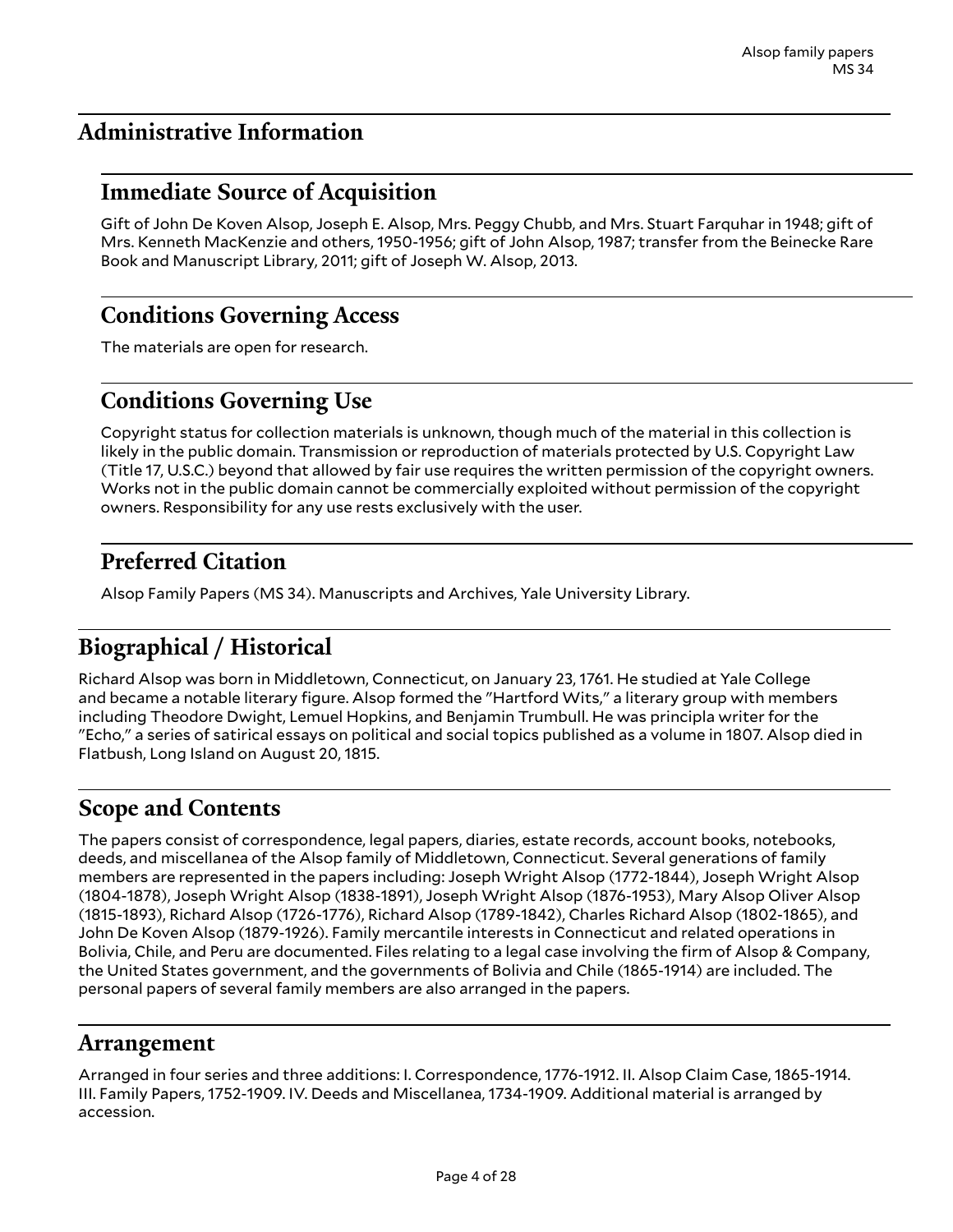## <span id="page-4-0"></span>**Collection Contents Series I: Correspondence, 1776-1912**

<span id="page-4-1"></span>*4 linear feet (11 boxes)*

This series contains correspondence arranged alphabetically by the name of the recipient.

<span id="page-4-2"></span>

|                | Alsop, Aimee E.              |                          |
|----------------|------------------------------|--------------------------|
| b. 1, f. 1-2   | General                      | 1821-1827; 1889-<br>1900 |
| b. 1, f. 3-4   | Beach, Helen                 | 1890-1897                |
| b. 1, f. 5     | Dabney, Roxanne              | 1883-1908                |
| b. 1, f. 6     | Alsop, Charles               | 1821-1885                |
| b. 1, f. 7-9   | Alsop, Elizabeth W.          | 1886-1889                |
| b. 1, f. 10    | Alsop, Fanny                 | undated                  |
| b. 1, f. 11    | Alsop, Frances Maria         | 1802-1815                |
|                | Alsop, Francis J.O.          |                          |
| b. 1, f. 12-16 | Alsop, Aimee E.              | 1890-1909                |
| b. 2, f. 17-19 | Miscellaneous                | 1891-1907                |
| b. 2, f. 20    | Alsop, Francis O.            | 1891-1909                |
| b. 2, f. 21    | Alsop, Henry W.              | 1881; 1894-1896          |
| b. 2, f. 22    | Alsop, John                  | 1793; 1802-1835          |
|                | Alsop, John De Koven         |                          |
| b. 2, f. 23    | General                      | 1842-1908                |
| b. 2, f. 24-33 | Alsop, Aimee E.              | 1887-1909,<br>undated    |
| b. 3, f. 34-37 | Alsop, Joseph W. (1772-1844) | 1790-1826                |
|                | Alsop, Joseph W. (1838-1891) | 1866; 1886               |
| b. 3, f. 38-45 | General                      | 1850-1891                |
| b. 3, f. 46    | Alsop, Aimee E.              | 1886-1891                |
| b. 3, f. 47    | Children                     | 1890                     |
| b. 3, f. 48-49 | Parents                      | 1866-1867                |
|                | Alsop, Joseph W. (1876-)     |                          |
| b. 3, f. 50-53 | Alsop, Aimee E.              | 1886-1900                |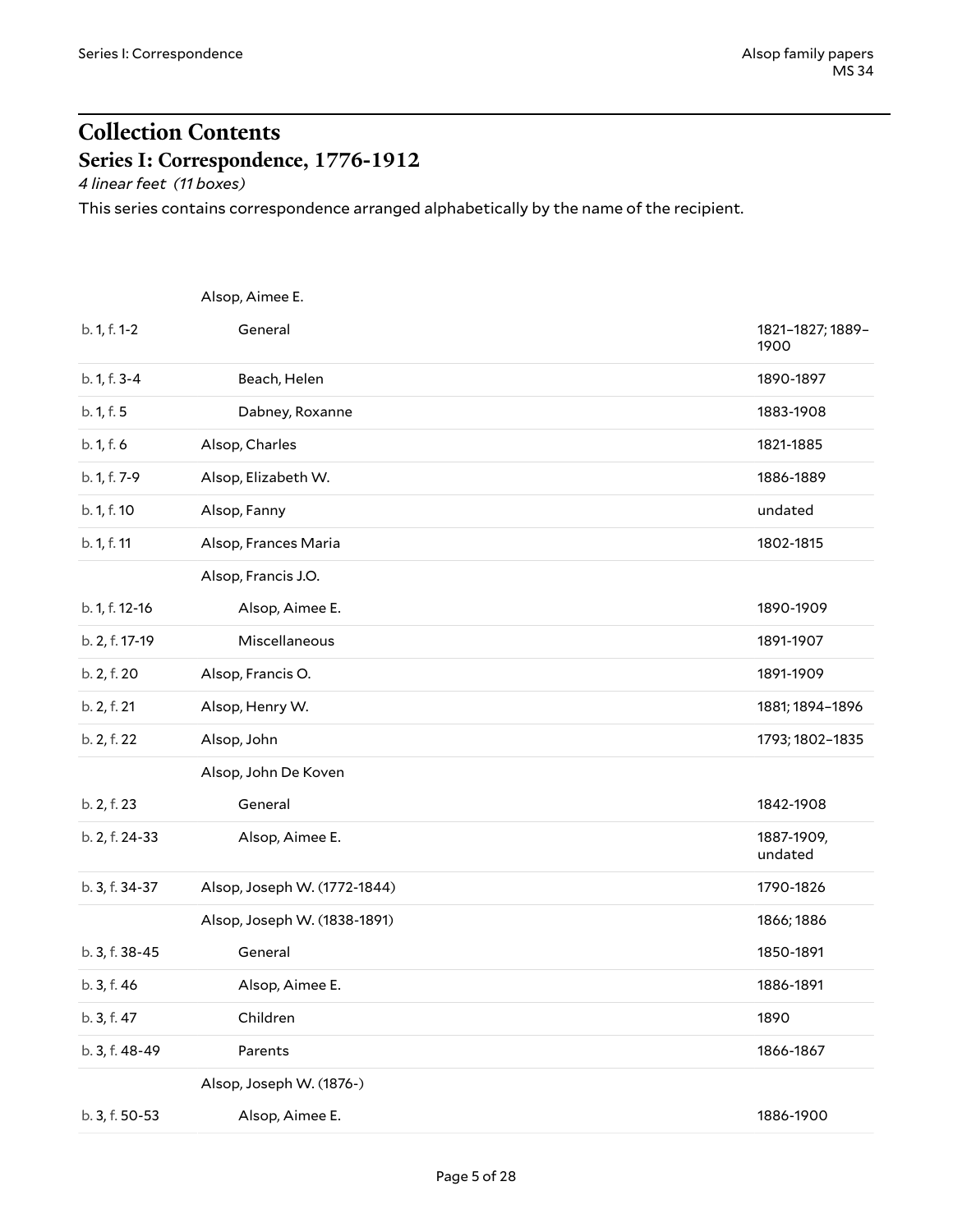#### Alsop, Joseph W. (1876-) (continued)

| b. 4, f. 54-56 | Alsop, Aimee E.                   | 1900-1909,<br>undated             |
|----------------|-----------------------------------|-----------------------------------|
| b. 4, f. 57    | Alsop, Elizabeth W.               | 1891                              |
| b. 4, f. 58    | Alsop, John De Koven              | 1895-1910                         |
| b. 4, f. 59    | Beach, Helen                      | 1892-1897                         |
| b. 4, f. 60-65 | Alsop, Joseph W., Jr. (1804-1878) | 1824-1845                         |
| b. 4, f. 66-68 | Alsop, Lucy Whittelsey            | 1822-1839                         |
| b. 4, f. 69    | Alsop, Mary Wright (1740-1829)    | 1789, 1797-1821                   |
| b. 4, f. 70    | Alsop, Mary (1762-1855)           | 1788, 1819, 1840,<br>1852         |
| b. 4, f. 71-72 | Alsop, Mary (Oliver) (1815-1900)  | 1824-1835, 1883,<br>1891, undated |
| b. 5, f. 73-74 | Alsop, Mary (Oliver) (1815-1900)  | 1830-1831,<br>1834-1841           |
| b. 5, f. 75    | Alsop, Natalie (Hooper)           | 1909                              |
|                | Alsop, Richard (1785-1842)        |                                   |
| b. 5, f. 76    | John Alsop                        | 1766                              |
| b. 5, f. 77    | Alsop & Co. NY                    | 1839                              |
| b. 5, f. 78    | Frances M. Alsop                  | 1806-1819                         |
| b. 5, f. 79    | Mary Alsop                        | 1801, 1817                        |
| b. 5, f. 80    | Samuel W. Dana                    | 1820                              |
| b. 5, f. 81    | Frances J. Oliver                 | 1819-1840                         |
| b. 5, f. 82    | Mary C. (Alsop) Oliver            | 1816, 1818                        |
| b. 5, f. 83    | Elizabeth Pomeroy                 | 1820                              |
| b. 5, f. 84    | Frances Alsop (Pomeroy) Dabney    | 1820                              |
| b. 5, f. 85    | Frederic Pomeroy                  | 1818-1820                         |
| b. 5, f. 86    | Richard Alsop (father)            | 1811                              |
| b. 5, f. 87    | Samuel Russel                     | 1838                              |
| b. 5, f. 88    | Maria W. (Pomeroy) Alsop Dana     | 1822                              |
| b. 5, f. 89    | Alsop, Sara B.                    | 1894                              |
| b. 5, f. 90    | Alsop, Susan                      | 1853                              |
| b. 6, f. 91    | A - Au                            | 1805-1886                         |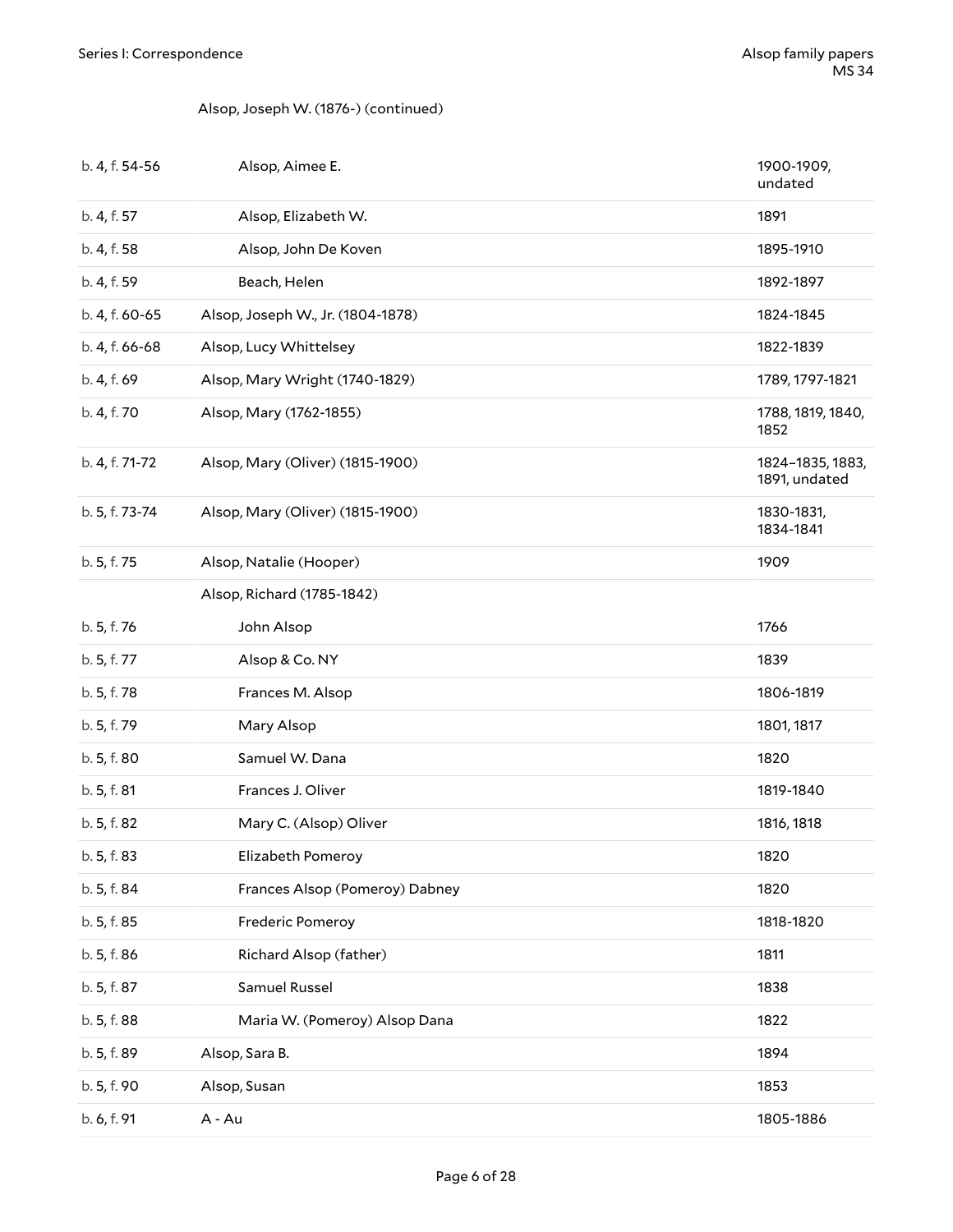| b. 6, f. 92      | Atwater, Wilber Olin                          | 1878, 1887                         |
|------------------|-----------------------------------------------|------------------------------------|
| b. 6, f. 93-97   | Ba - Ch                                       |                                    |
| b. 6, f. 98-100  | Capt, John S.                                 | 1809-1831                          |
| b. 6, f. 101     | $Ch$ - $Co$                                   |                                    |
| b. 6, f. 102     | Chauncey, Egisto Fabri                        | 1897-1899                          |
| b. 6, f. 103-104 | Chaucey, Elibu                                | 1815-1825                          |
| b. 6, f. 105     | Clifford, John Henry                          | 1899-1902                          |
| b. 6, f. 106     | $Co$ - $Cr$                                   |                                    |
| b. 6, f. 107     | Cu                                            |                                    |
| b. 6, f. 108     | Cushing, Charles C.                           | 1902-1905,<br>undated              |
| b. 7, f. 109     | Da - De                                       |                                    |
| b. 7, f. 110     | Dabney, Charles W.                            | 1794-1871, 1847,<br>1854, 1863     |
| b. 7, f. 111     | Dabney, Susan Heard (Oliver)                  | 1830, 1888,<br>undated             |
| b. 7, f. 112     | Dana, Maria Wyllys (Demeroy? may be Pomeroy?) | 1799, 1811,<br>undated             |
| b. 7, f. 113     | De - Dw                                       |                                    |
| b. 7, f. 114     | De Koven, John                                | 1872, 1878-1890                    |
| b. 7, f. 115     | Duval, William B.                             | 1826-1828                          |
| b. 7, f. 116-120 | E - Ho                                        |                                    |
| b. 7, f. 121     | Heard, Augustine                              |                                    |
| b. 7, f. 122     | Heard, Susan (Oliver)                         | 1804, 1821, 1845,<br>1850, undated |
| b. 7, f. 123     | Ho - Hu                                       |                                    |
| b. 7, f. 124     | Hubbard, Louis De Koven                       | 1856, 1861-1862                    |
| b. 7, f. 125     | Hubbard, Sarah (Williams)                     | 1797-1806                          |
| b. 7, f. 126     | Hu                                            |                                    |
| b. 8, f. 127-128 | Ja - Jo                                       | 1776-1890                          |
| b. 8, f. 129     |                                               |                                    |
|                  | Jackson, Charles Ebenezer (1849-)             | 1878-1912                          |
| b. 8, f. 130-131 | Jackson, Ebenezer (1877-) to Alsop, Aimee E.  | 1897-1909                          |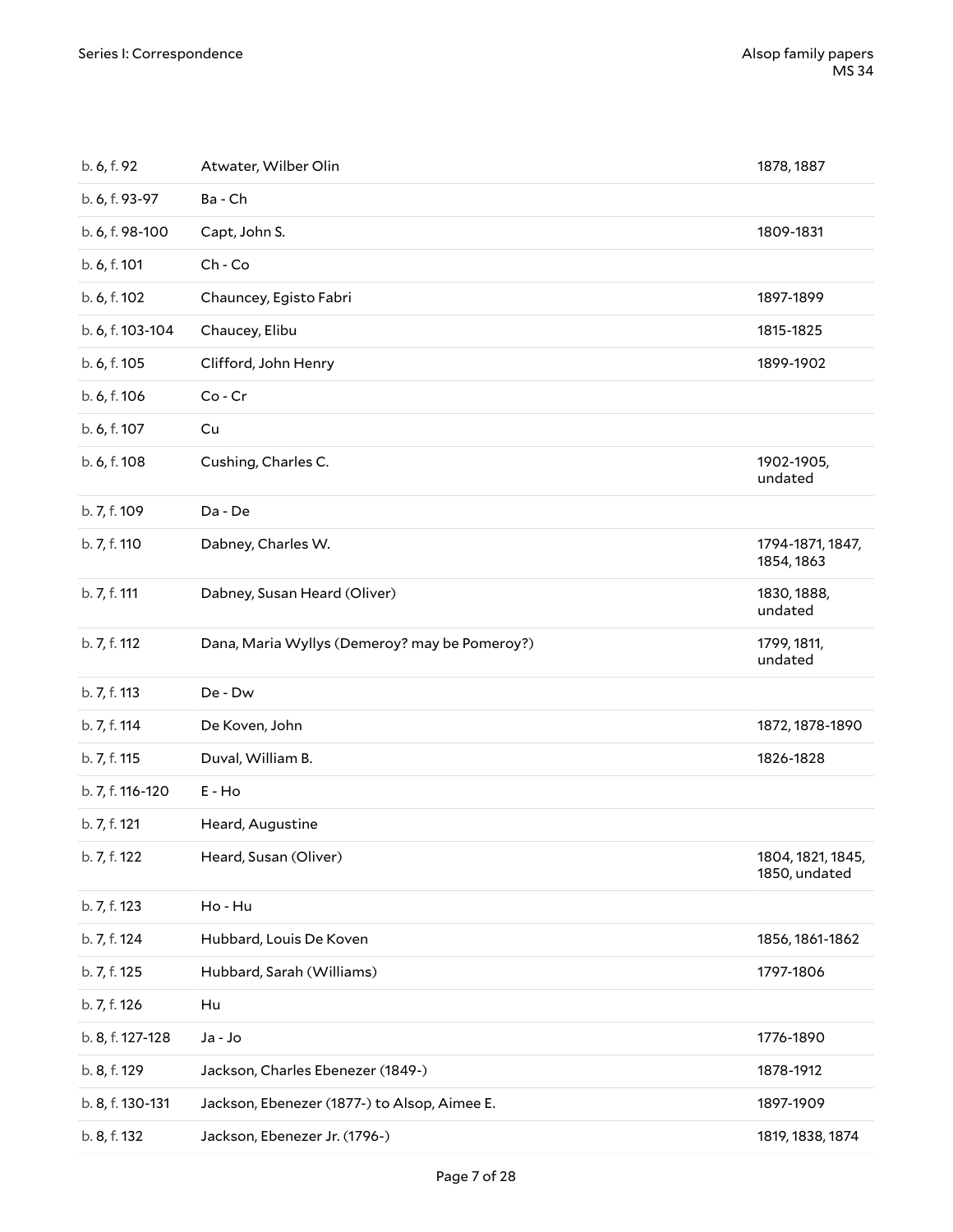| b. 8, f. 133     | Jackson, Edward Quintard (1875-) to Alsop, Aimee E.                                                                                                                                                                   | 1896-1909                |
|------------------|-----------------------------------------------------------------------------------------------------------------------------------------------------------------------------------------------------------------------|--------------------------|
| b. 8, f. 134-136 | Jackson, Robert Fenwick (1877-) to Alsop, Aimee E.                                                                                                                                                                    | 1896-1909                |
| b. 8, f. 137     | K-Le                                                                                                                                                                                                                  | 1839-1891                |
| b. 8, f. 138     | Li-Ly                                                                                                                                                                                                                 | 1824-1894                |
| b. 8, f. 139     | McC - McM                                                                                                                                                                                                             | 1866-1887                |
| b. 8, f. 140     | McClellan, George Brunton (1826-1885)                                                                                                                                                                                 | 1861-1874                |
| b. 8, f. 141     | McN - May                                                                                                                                                                                                             | 1815-1890                |
| b. 8, f. 142     | Mason, Norman Howell (1879-1942) to Alsop, Aimee E.                                                                                                                                                                   | 1899-1906                |
| b. 9, f. 143     | Me - Mo                                                                                                                                                                                                               | 1808-1908                |
| b. 9, f. 144     | $Mu - N$                                                                                                                                                                                                              | 1831-1903                |
| b. 9, f. 145-146 | Morrison Cryder & Co. to Francis J. Oliver                                                                                                                                                                            | 1838-1839                |
|                  | Mutter, Mary Wright (Alsop)                                                                                                                                                                                           |                          |
| b. 9, f. 147     | Mary Alsop (Oliver)<br>A copy of this material is available in digital form from Manuscripts and<br>Archives. Contact Manuscripts and Archives at mssa.assist@yale.edu to<br>request access to the digital copy.      | 1858                     |
| b. 9, f. 148     | Joseph Wright Alsop, Jr.<br>A copy of this material is available in digital form from Manuscripts and<br>Archives. Contact Manuscripts and Archives at mssa.assist@yale.edu to<br>request access to the digital copy. | 1836                     |
| b. 9, f. 149     | Joseph Wright Alsop, Sr.<br>A copy of this material is available in digital form from Manuscripts and<br>Archives. Contact Manuscripts and Archives at mssa.assist@yale.edu to<br>request access to the digital copy. | 1832, 1835               |
| b. 9, f. 150     | $Oa - Oz$                                                                                                                                                                                                             | 1802-1907                |
|                  | Oliver, Francis Eben                                                                                                                                                                                                  |                          |
| b. 9, f. 151     | Mary A. (Oliver) Alsop, Susan Heard (Oliver) Dabney                                                                                                                                                                   | 1829, 1836, 1847         |
| b. 9, f. 152     | Maria Wyllys (Pomeroy) Alsop Dana, Mary W. (Alsop) Mutter                                                                                                                                                             | 1833, 1848-1849          |
| b. 9, f. 153     | Francis J. Oliver                                                                                                                                                                                                     | 1821-1845                |
| b. 9, f. 154     | Mary Charlotte (Jackson) Oliver                                                                                                                                                                                       | 1828-1847                |
| b. 9, f. 155     | Samuel Whittelsey Dana                                                                                                                                                                                                | 1826                     |
|                  | Oliver, Francis Johonnat                                                                                                                                                                                              |                          |
| b. 9, f. 156     | <b>Richard Alsop</b>                                                                                                                                                                                                  | 1820, 1832,<br>1837-1840 |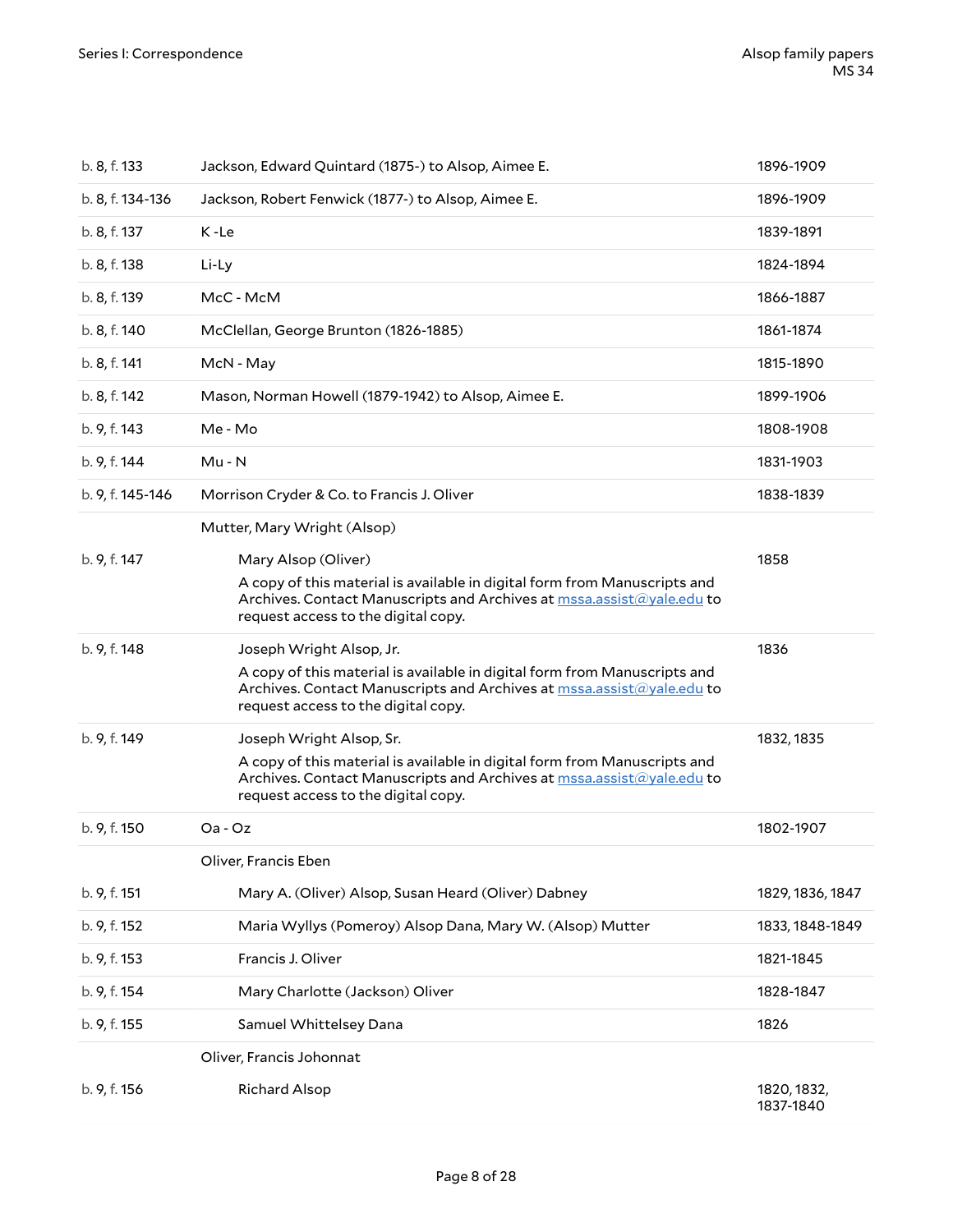#### Oliver, Francis Johonnat (continued)

| b. 9, f. 157      | Joseph Farley                  | 1833-1836             |
|-------------------|--------------------------------|-----------------------|
| b. 9, f. 158      | Susan (Oliver) Heard           | 1801-1804             |
| b. 9, f. 159      | Overand Garney and Company     | 1838-1840             |
| b. 9, f. 160      | Miscellanea                    | 1797-1857             |
|                   | Oliver, George S.J.            |                       |
| b. 9, f. 161      | Joseph Wright Alsop            | 1877-1891             |
| b. 9, f. 162      | Aimee E. Alsop                 | 1898-1904             |
| b. 10, f. 163     | Aimee E. Alsop                 | 1891-1898             |
| b. 10, f. 164     | Francis Johonnat Oliver        | 1850-1858             |
| b. 10, f. 165     | Miscellanea                    | 1842-1904             |
| b. 10, f. 166     | Pa - Pe                        | 1802-1873             |
| b. 10, f. 167     | Pi - Po                        | 1779-1890             |
| b. 10, f. 168     | $Po - Q$                       | 1784-1891             |
| b. 10, f. 169     | Pomeroy, Elizabeth             | 1805-1843             |
| b. 10, f. 170     | $R - S$                        |                       |
| b. 10, f. 171     | $S-T$                          |                       |
| b. 10, f. 172     | T-V                            |                       |
| b. 10, f. 173-174 | Russel Manufacturing Company   | 1861; 1886            |
| b. 10, f. 175     | Saltonstall, Leverett          | 1845-1846,<br>undated |
| b. 11, f. 176-177 | $W - Z$                        | 1786-1912             |
| b. 11, f. 178     | White, Eunice (Pomeroy) Basset | 1856-1868             |
| b. 11, f. 179     | White, Percy Gardiner          | 1878-1906             |
| b. 11, f. 180     | Whittelsey, Lucy (Wetmore)     | 1783-1798             |
| b. 11, f. 181     | Williams, Robert               | 1776, October 1       |
| b. 11, f. 182     | Worthington, A.                | 1838-1840             |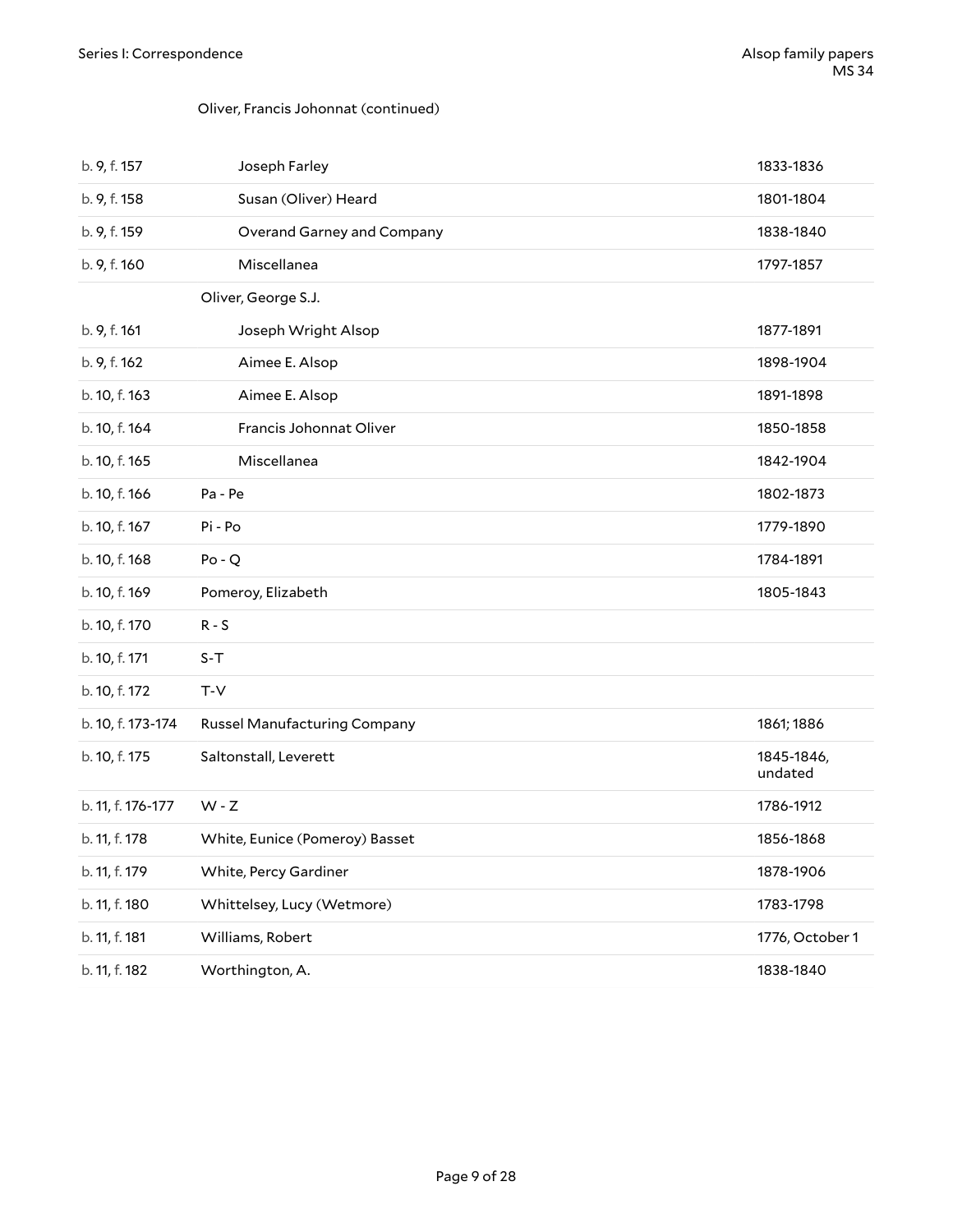### <span id="page-9-0"></span>**Series II: Alsop Claim Case, 1865-1914**

#### *2.50 linear feet (6 boxes)*

This series contains files arranged in chronological order. A report to President Roosevelt (1907 Aug-Sep) is filed after material for 1907 Jan-Dec.

| b. 12, f. 183-196 | 1865-1887, 1892 - 1904 March                     | 1865-1887, 1892<br>- 1904 March                           |
|-------------------|--------------------------------------------------|-----------------------------------------------------------|
| b. 13, f. 197-210 | 1904 April - 1906 November                       | 1904 April - 1906<br>November                             |
| b. 14, f. 211-216 | 1907 January - December                          | 1907 January -<br>December                                |
| b. 14, f. 217     | 1907 August - Sep; Report to President Roosevelt | 1907 August<br>- Sep; Report<br>to President<br>Roosevelt |
| b. 14, f. 218-222 | 1908 January - 1909 August                       | 1908 January -<br>1909 August                             |
| b. 15, f. 223-235 | 1909 September - 1911 October                    | 1909 September<br>- 1911 October                          |
| b. 16, f. 236-248 | 1911 November - 1913 February                    | 1911 November -<br>1913 February                          |
| b. 17, f. 249-262 | 1913 March - 1914 March                          | 1913 March -<br>1914 March                                |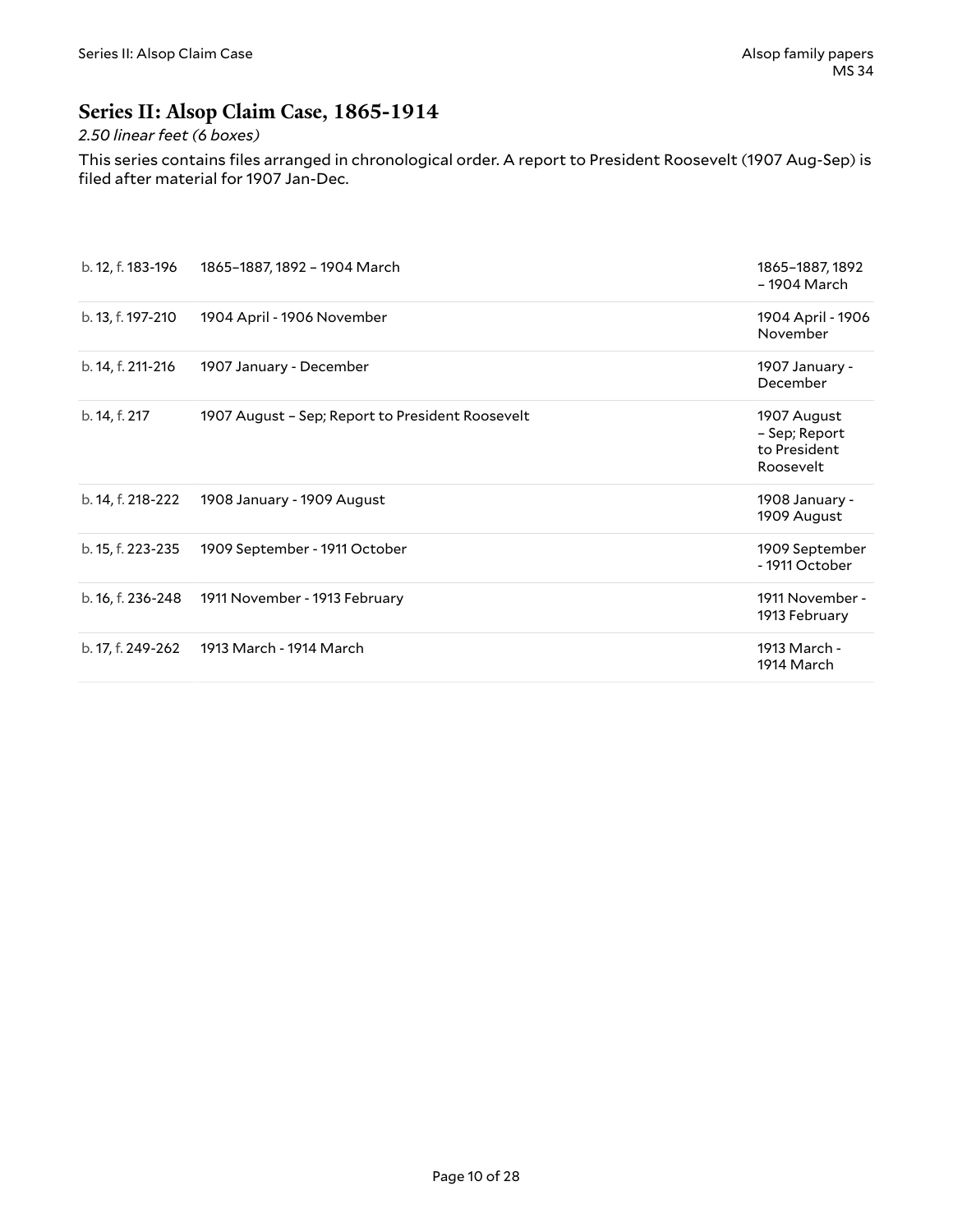### <span id="page-10-0"></span>**Series III: Family Papers, 1752-1909**

#### *9 linear feet (20 boxes)*

This series is arranged alphabetically by the name of the individual. For each individual, material is arranged alphabetically by record type.

|                   | Alsop, Aimee E.           |                         |  |
|-------------------|---------------------------|-------------------------|--|
| b. 18, f. 263     | <b>Bills and receipts</b> | 1901-1909,<br>undated   |  |
| b. 18, f. 264-265 | Catalogs of books         | undated                 |  |
| b. 18, f. 269     | Will                      | 1868                    |  |
|                   | Alsop, Charles R.         |                         |  |
| b. 18, f. 270     | Commonplace book          | undated                 |  |
| b. 18, f. 271     | Compositions              | 1815-1818               |  |
| b. 18, f. 272-274 | Diaries                   | 1825-1830,<br>1861-1865 |  |
| b. 18, f. 275     | Essay                     | 1827                    |  |
| b. 19, f. 276     | Essay                     | undated                 |  |
| b. 19, f. 277-279 | Expense books             | 1818-1867               |  |
| b. 19, f. 280     | Lectures                  | 1827                    |  |
| b. 19, f. 281     | Letters                   | 1827-1829               |  |
| b. 20, f. 282-283 | Letters                   | 1828-1829,<br>1838-1841 |  |
| b. 20, f. 284     | Manuscripts               | 1897, undated           |  |
| b. 20, f. 285-286 | Notebooks                 | 1829-1830, 1856         |  |
| b. 20, f. 287-289 | Poems                     | 1817-1830,<br>1820-1825 |  |
| b. 20, f. 290     | Sketchbook                | 1865                    |  |
|                   | Alsop, Clara P.           |                         |  |
| b. 21, f. 291     | Diary                     | 1881                    |  |
|                   | <b>Estate Papers</b>      |                         |  |
| b. 21, f. 292     | Account book              | 1894-1897               |  |
| b. 21, f. 293     | Carrington Gift, Tomb     | 1894, 1895              |  |
| b. 21, f. 294     | Checkbook                 | 1893-1897               |  |
| b. 21, f. 295     | Checks                    | 1894-1899               |  |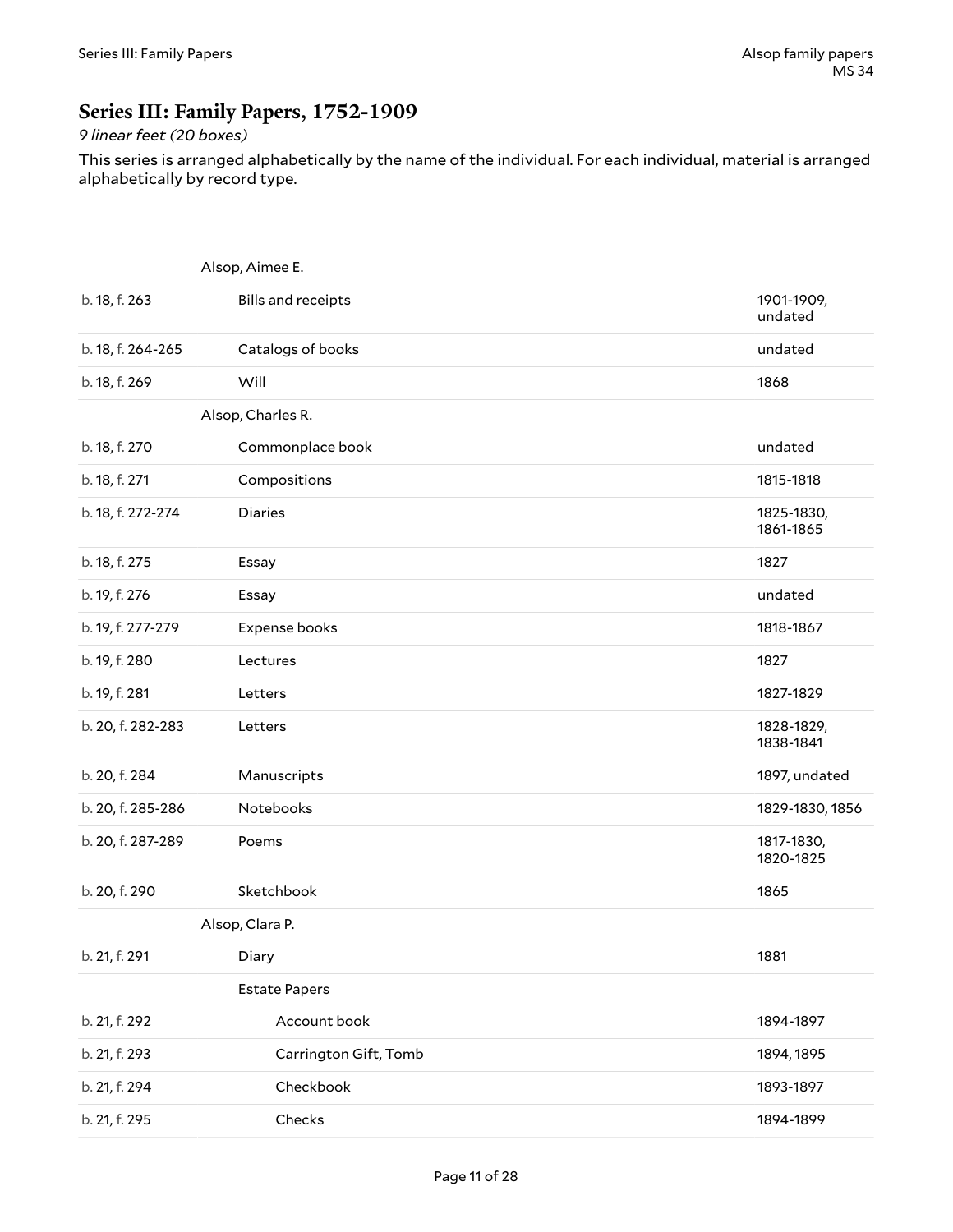#### Alsop, Clara P. > Estate Papers (continued)

|                   | Conservator's papers             |                  |
|-------------------|----------------------------------|------------------|
| b. 21, f. 296     | Accounts                         | 1895-1896        |
| b. 21, f. 297-301 | Letters                          | 1893-1896        |
| b. 22, f. 302     | Letters                          | 1893-1895        |
| b. 22, f. 303     | Notebooks                        | 1894             |
| b. 22, f. 304-305 | Papers                           | 1881-1894        |
| b. 22, f. 306-309 | Household items                  | 1894-1896        |
| b. 22, f. 310     | Ledger                           | 1894-1896        |
| b. 22, f. 311     | Legacy: Alsop, J.W.              | undated          |
| b. 22, f. 312     | Legal judgements                 | 1894-1895        |
| b. 22, f. 313     | Real estate                      | 1894-1895        |
| b. 22, f. 314     | Receipts                         | 1894-1895, 1899  |
| b. 23, f. 315     | Securities                       | 1896-1899        |
| b. 23, f. 316     | Silver and jewelry               | 1894-1904        |
| b. 23, f. 317     | Waivers of heirs                 | 1896             |
| b. 23, f. 318-319 | Wills; inventories               | 1884-1894        |
| b. 23, f. 320     | Miscellanea                      | 1893-1895        |
| b. 23, f. 321     | Alsop, Frances M.                | 1863, 1866       |
|                   | Alsop, Joseph Wright (1772-1844) |                  |
|                   | <b>Estate Papers</b>             |                  |
| b. 23, f. 322     | Will                             | 1843-1857        |
| b. 23, f. 323-324 | Miscellanea                      | 1824-1878        |
| b. 23, f. 325     | Journal                          | 1809, July       |
| b. 23, f. 326     | <b>Survey Bills</b>              | 1804-1805        |
| b. 23, f. 327     | Miscellanea                      | 1799, 1816, 1833 |
|                   | Alsop, Joseph Wright (1804-1878) |                  |
| b. 24, f. 328     | Account book                     | 1866-1877        |
| b. 24, f. 329     | <b>Bills and receipts</b>        | 1827-1865        |
| b. 24, f. 330     | Daybook and journal              | 1860-1866        |
| b. 25, f. 331-332 | Ledgers                          | 1860-1877        |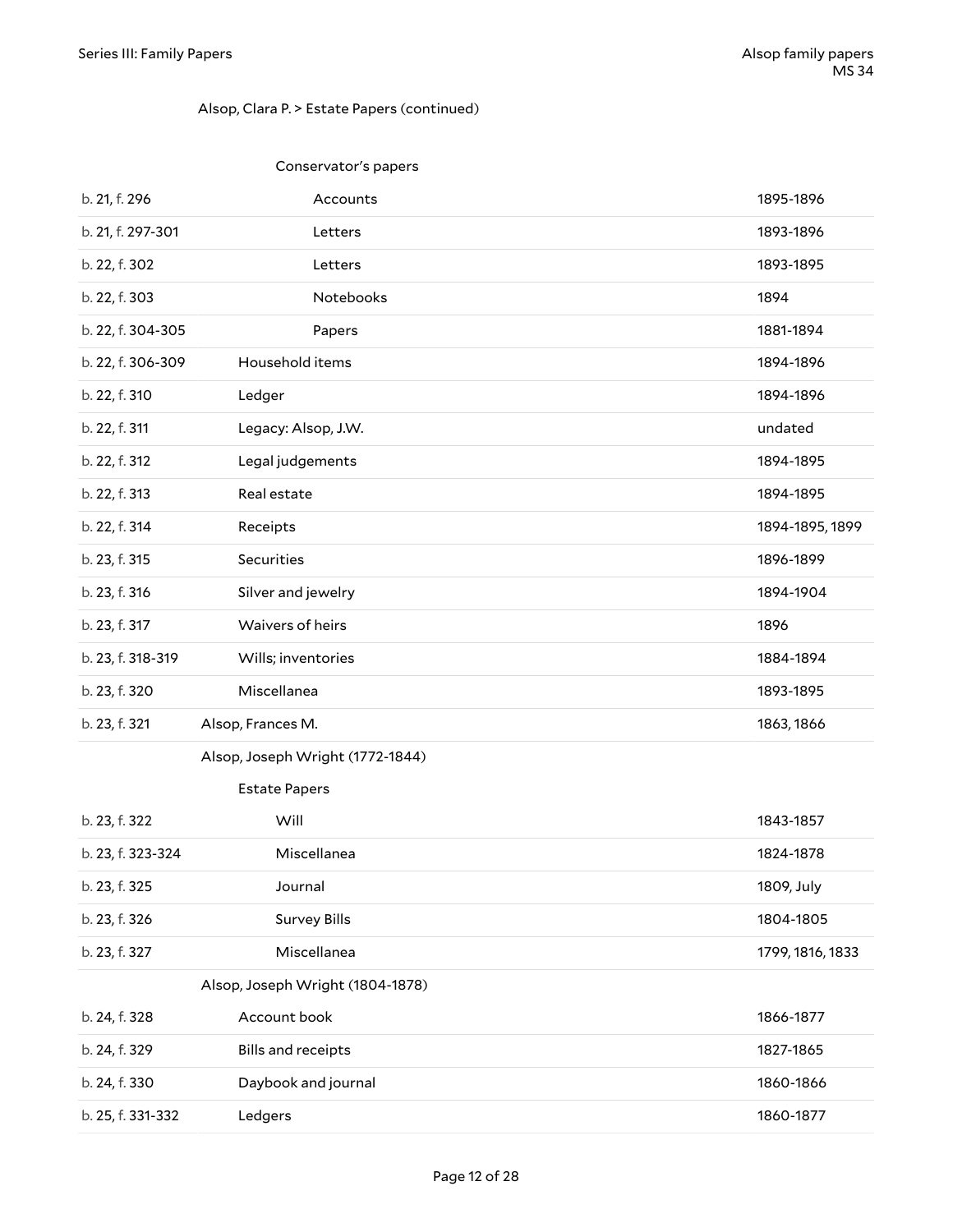|                   | Account books<br>See: box 28, folders 353-354 | 1869-1873,<br>1878-1882               |
|-------------------|-----------------------------------------------|---------------------------------------|
| b. 26, f. 333     | Biography                                     | 1892                                  |
| b. 26, f. 334-335 | <b>Diaries</b>                                | 1856-1857,<br>1866-1867               |
|                   | Estate                                        |                                       |
| b. 26, f. 336     | Checks and bankbooks                          | 1899-1914                             |
|                   | Journal A-Z<br>See: box 29, folder 356        | 1899-1914                             |
| b. 26, f. 337-341 | Letters and papers                            | 1902-1907                             |
| b. 26, f. 342     | Memos                                         | undated                               |
| b. 26, f. 343     | Will and miscellanea                          | 1891-1901                             |
| b. 26, f. 344     | Miscellanea                                   |                                       |
|                   | Ledger<br>See: box 28, folder 355             | 1878-1883                             |
|                   |                                               |                                       |
|                   | Alsop, Joseph Wright (1838-1891)              |                                       |
| b. 26, f. 345     | Mastiff dogs                                  | undated                               |
| b. 26, f. 346     | Notebooks                                     | 1876, 1878                            |
| b. 27, f. 347-349 | Notebooks                                     | 1879-1880,<br>1884-1886,<br>1888-1890 |
| b. 27, f. 350     | Steel engraving negative                      | undated                               |
| b. 27, f. 351     | Writing books                                 | undated                               |
| b. 27, f. 352     | Miscellanea                                   |                                       |
|                   | Oversize                                      |                                       |
| b. 28, f. 353-354 | Accounts                                      | 1869-1873,<br>1878-1882               |
| b. 28, f. 355     | Journal, A-Z.                                 | 1899-1914                             |
| b. 29, f. 356     | Ledger                                        | 1878-1883                             |

<span id="page-12-2"></span><span id="page-12-1"></span><span id="page-12-0"></span>Alsop, Mary (1762-1855)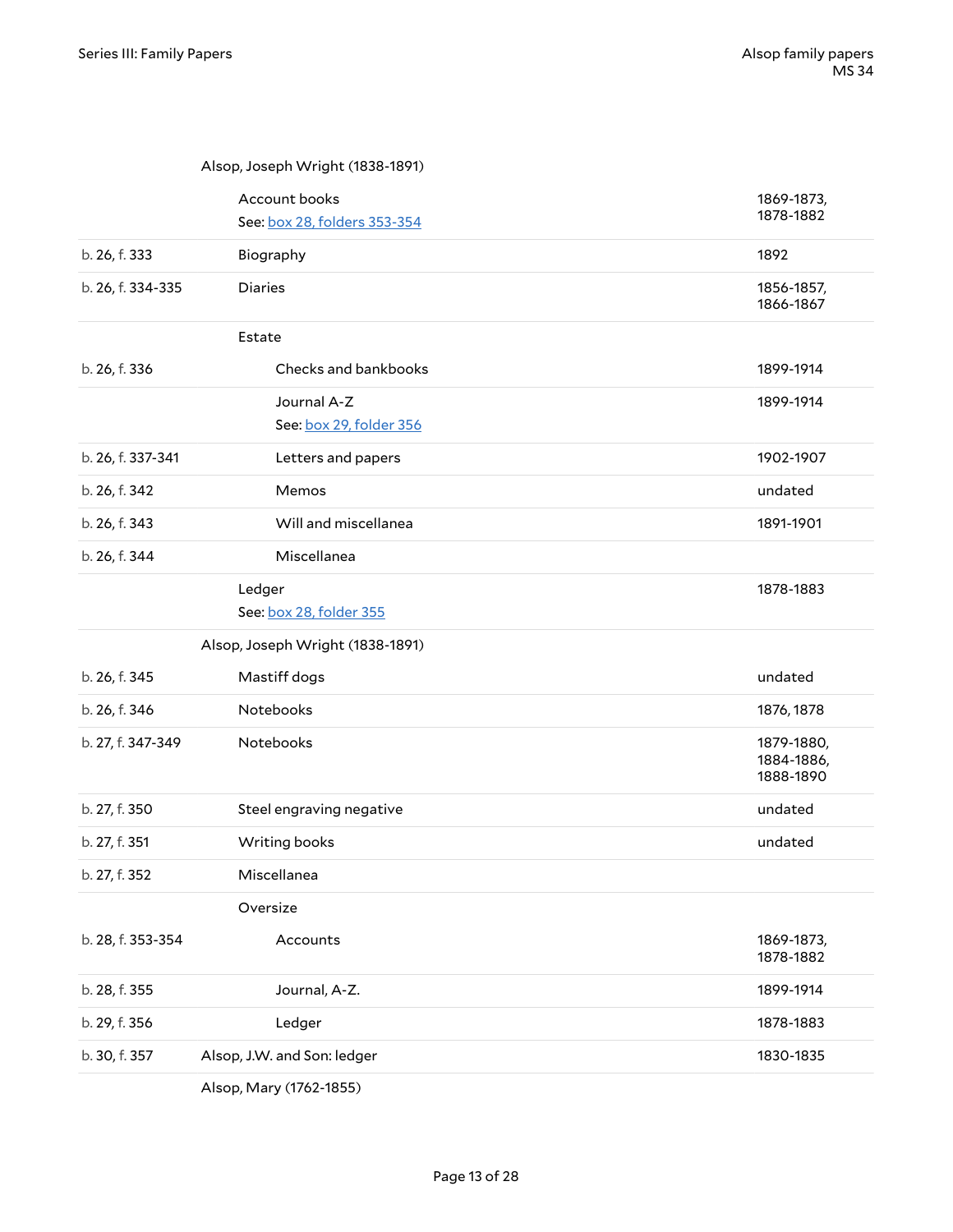#### Alsop, Mary (1762-1855) (continued)

| b. 31, f. 358-362 | Poems                                 | 1786-1826,<br>1793, 1839-1841,<br>1852-1854 |
|-------------------|---------------------------------------|---------------------------------------------|
| b. 31, f. 363     | Survey bill; engraving plate          | 1803                                        |
|                   | Alsop, Mary Oliver                    |                                             |
| b. 31, f. 364     | Account book                          | 1868-1888                                   |
| b. 31, f. 365     | Estate inventory                      | 1892                                        |
|                   | Alsop, Richard                        |                                             |
| b. 32, f. 366     | <b>Business papers</b>                | 1810-1838                                   |
| b. 32, f. 367     | Estate papers                         | 1768-1791                                   |
| b. 32, f. 368     | Financial papers                      | 1786-1830                                   |
| b. 32, f. 369     | Armstrong, Catherine: bible           | 1804                                        |
| b. 32, f. 370     | Armstrong, Thomas: account book       | 1840-1848                                   |
| b. 32, f. 371     | Barratt, John                         | 1752                                        |
|                   | Beach, Hunn Carrington                |                                             |
| b. 32, f. 372     | Letterbooks                           | 1857                                        |
| b. 32, f. 373     | Miscellanea                           | 1840-1863                                   |
|                   | Dabney and Cunningham                 |                                             |
| b. 32, f. 374     | <b>Business papers</b>                | 1853-1864                                   |
| b. 33, f. 375     | Maritime papers                       | 1853-1854,<br>1857-1864                     |
| b. 33, f. 376     | Miscellanea                           | 1853-1865                                   |
|                   | Dabney, Charles W.                    |                                             |
| b. 33, f. 377     | Essays                                | 1842                                        |
| b. 33, f. 377a    | Receipts                              | 1846-1847,<br>1850-1852                     |
| b. 33, f. 377b    | School papers                         | 1841-1848                                   |
| b. 33, f. 377c    | Dabney, Francis and Roxanna           | 1844-1845                                   |
| b. 33, f. 377     | Dabney, Susan H. Oliver: account book | 1879-1884                                   |
| b. 33, f. 377e    | Dana Maria: will                      | 1850                                        |
| b. 33, f. 378     | Dana, Samuel W.: Estate inventory     | 1830                                        |
| b. 33, f. 379     | Godemar, Freres et Capt., Invoices    | 1818-1821                                   |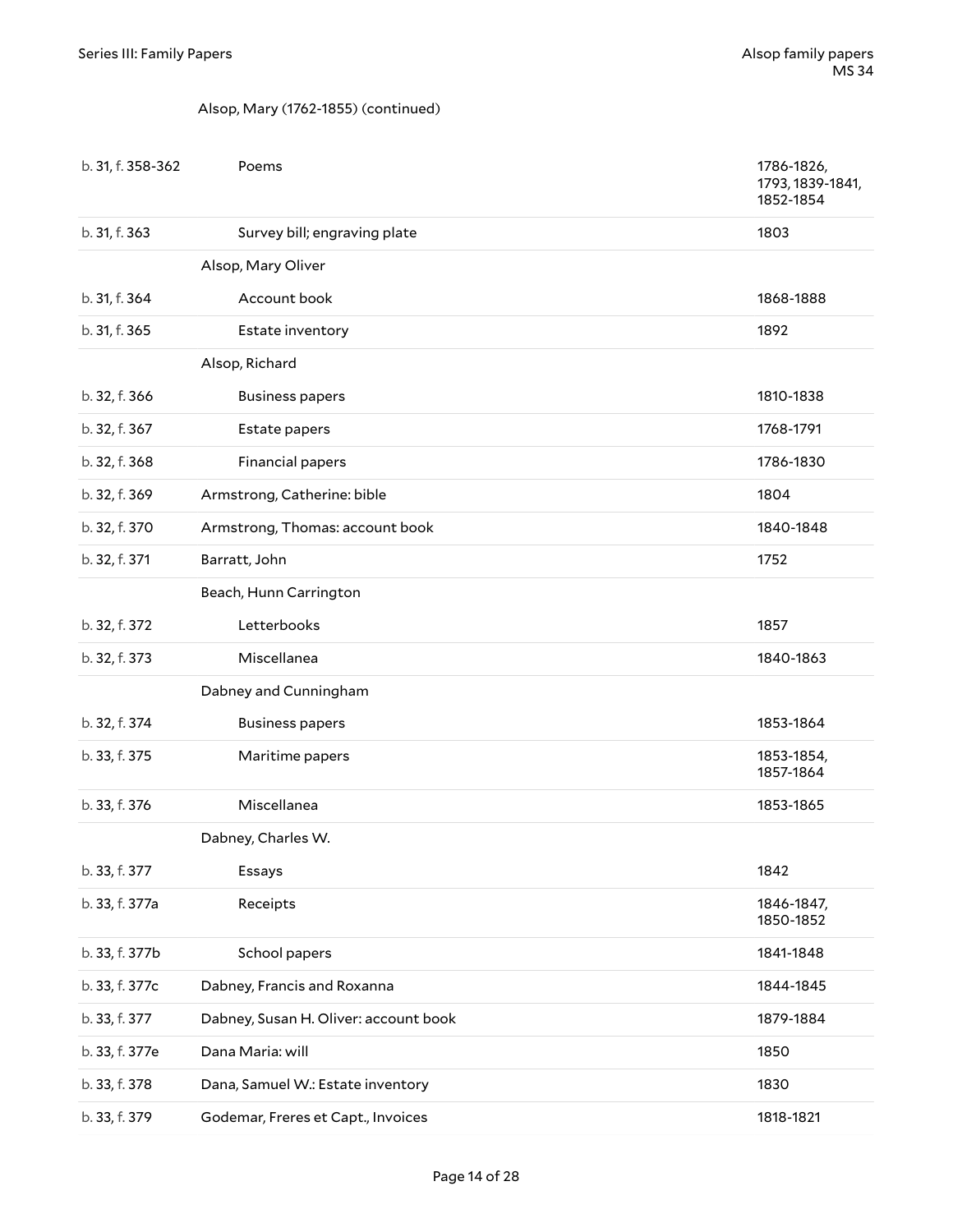| b. 33, f. 380     | Mutter, Mary Wright Alsop: notebook | 1825-1830                                          |
|-------------------|-------------------------------------|----------------------------------------------------|
| b. 33, f. 381     | Oliver, Anthony                     | 1767                                               |
|                   | Oliver, Catherine Alsop             |                                                    |
| b. 34, f. 382     | Account book                        | 1879-1889                                          |
| b. 34, f. 383     | Financial papers                    | 1871-1876                                          |
| b. 34, f. 384     | Oliver, Ebenezer J.                 | 1825                                               |
|                   | Oliver, Francis Ebenezer            |                                                    |
| b. 34, f. 385     | Atlas                               | undated                                            |
| b. 34, f. 386     | <b>Bills</b>                        | 1845, 1846                                         |
| b. 34, f. 387-390 | <b>Diaries</b>                      | 1828-1830, 1836<br>April-July 1846,<br>January-May |
| b. 35, f. 391-393 | <b>Diaries</b>                      | 1847-1849                                          |
| b. 35, f. 394-397 | Drawings                            | 1847-1849                                          |
| b. 36, f. 398-399 | Drawings                            | 1849, undated                                      |
| b. 36, f. 400-401 | Letterbooks                         | 1828-1830,<br>1832-1833,<br>1835-1836              |
|                   | Oliver, Francis J.                  |                                                    |
| b. 36, f. 402     | <b>Business papers</b>              | 1794, 1799-1838                                    |
| b. 36, f. 403     | Conveyances                         | 1825-1837                                          |
| b. 36, f. 404     | Estate papers                       | undated                                            |
| b. 36, f. 405-406 | Expense books                       | 1810-1820,<br>1817-1839                            |
| b. 36, f. 407     | Indentures                          | 1834-1837                                          |
| b. 36, f. 408     | Tax records                         | 1827-1841                                          |
| b. 36, f. 409     | Miscellanea                         | undated                                            |
|                   | Oliver, George Stuart J.            |                                                    |
| b. 37, f. 410     | Drawing book                        | 1887                                               |
| b. 37, f. 411     | Pictures                            | undated                                            |
| b. 37, f. 412     | Oliver: miscellanea                 |                                                    |
| b. 37, f. 413     | Perevia, Joao Souza Evangelista de  | 1839                                               |
| b. 37, f. 414     | Paxton, Charles                     | undated                                            |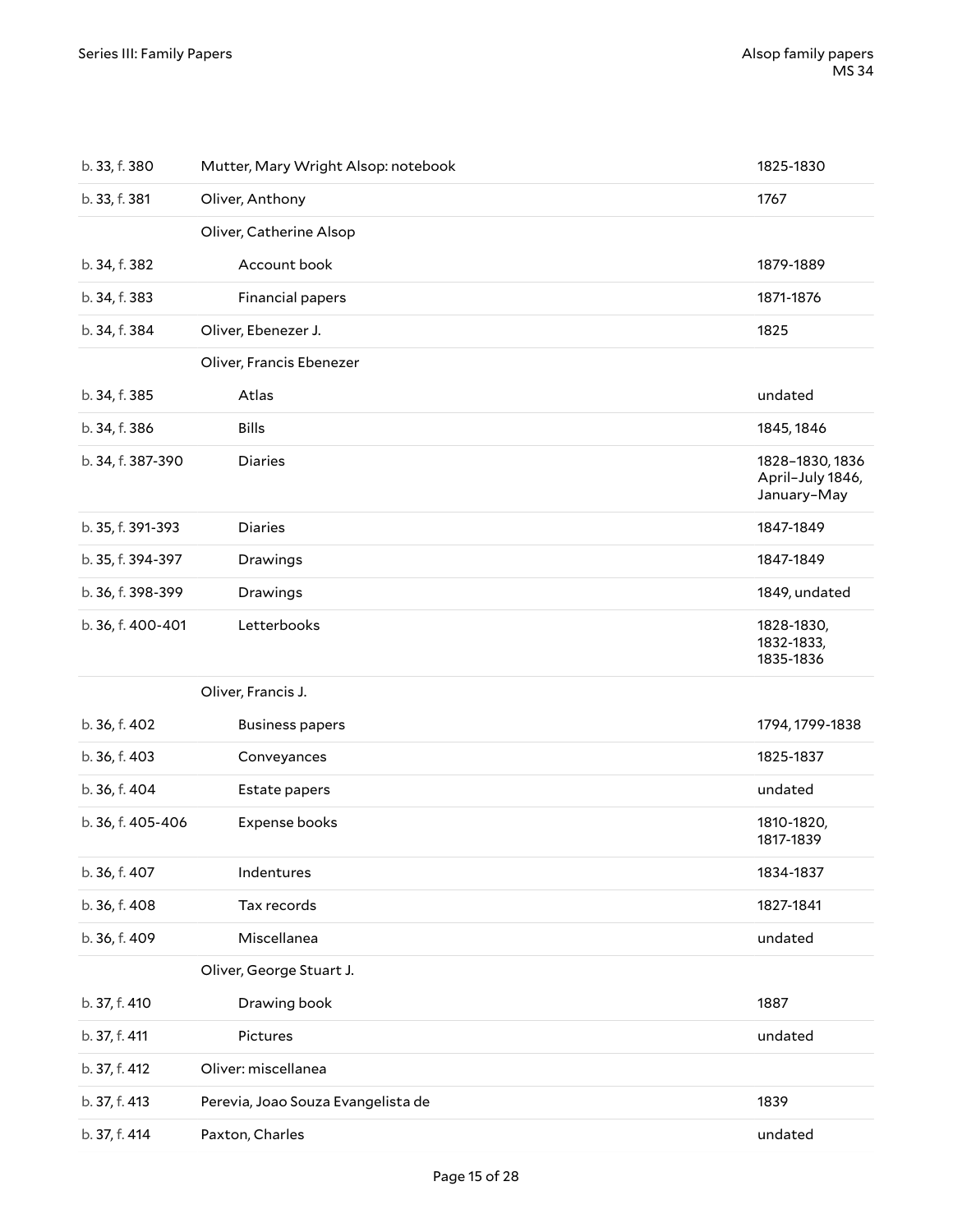| b. 37, f. 415 | Price, William: will                                                                                                                                                                                                          | 1777      |
|---------------|-------------------------------------------------------------------------------------------------------------------------------------------------------------------------------------------------------------------------------|-----------|
| b. 37, f. 416 | Russel, Samuel: will                                                                                                                                                                                                          | 1860      |
| b. 37, f. 417 | Stuart, George: will                                                                                                                                                                                                          | 1752      |
| b. 37, f. 418 | Welmore, Hannah Edwards: journal<br>A copy of this material is available in digital form from Manuscripts and Archives.<br>Contact Manuscripts and Archives at mssa.assist@yale.edu to request access to<br>the digital copy. | 1736-1739 |
| b. 37. f. 419 | Wright, Joseph                                                                                                                                                                                                                | 1743-1777 |
| b. 37. f. 420 | Miscellanea                                                                                                                                                                                                                   |           |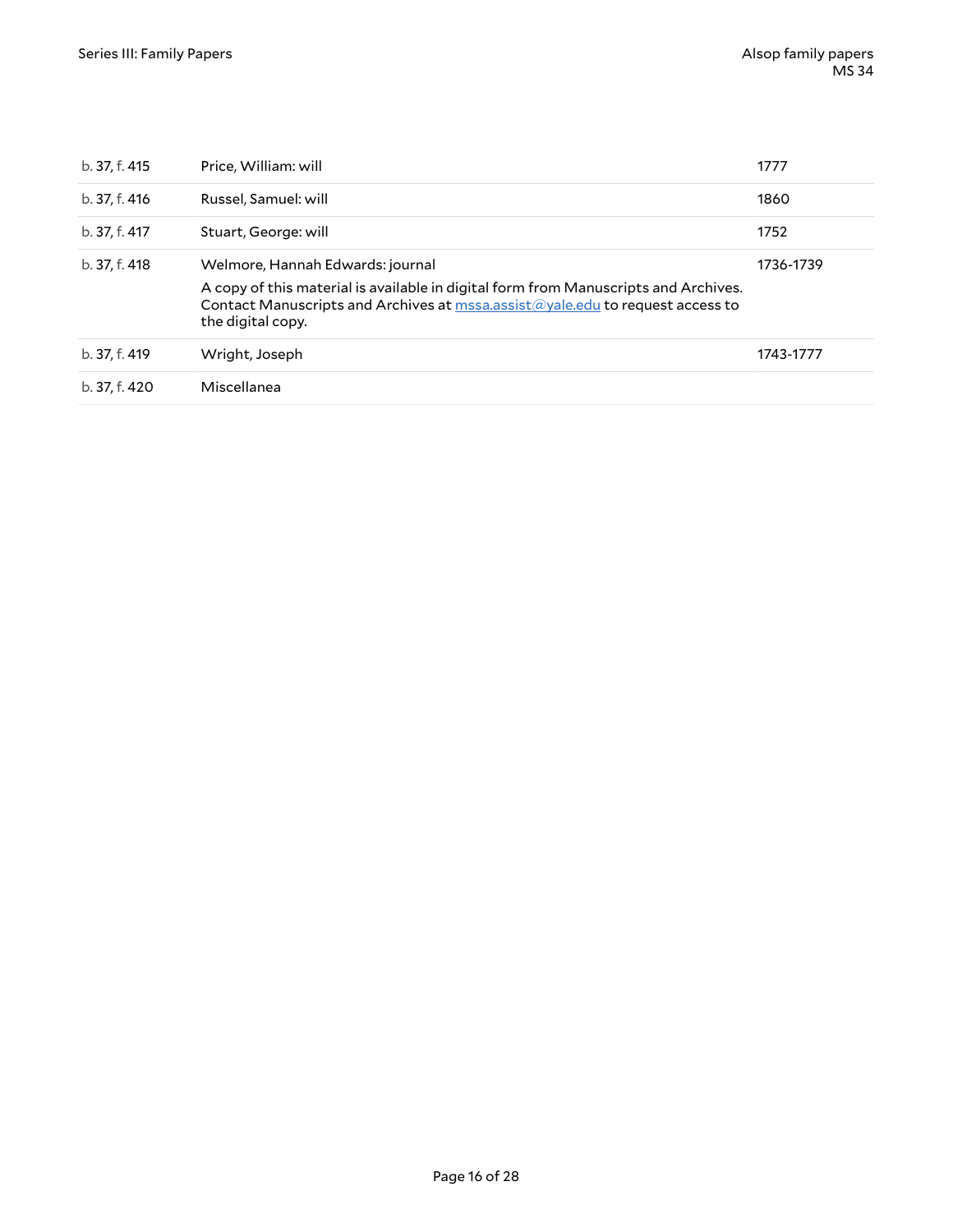#### <span id="page-16-0"></span>**Series IV: Deeds and Miscellania, 1734-1909**

#### *3 linear feet (4 boxes)*

This series is arranged in two sections: Deeds and Miscellanea. Deeds is arranged alphabetically. Miscellanea is arranged alphabetically by record type and/or topic, with "Prices Current" filed at the end of the section.

<span id="page-16-1"></span>

|                   | Deeds                          |                         |
|-------------------|--------------------------------|-------------------------|
| b. 38, f. 421     | Alsop                          | 1800-1835               |
| b. 38, f. 422     | $A - B$                        | 1758-1816               |
| b. 38, f. 423     | $C - D$                        | 1734-1860               |
| b. 38, f. 424     | $E - G$                        | 1746-1851               |
| b. 38, f. 425     | $H - J$                        | 1750-1803               |
| b. 38, f. 426     | K-M                            | 1764-1860               |
| b. 38, f. 427     | $N - P$                        | 1734-1831               |
| b. 38, f. 428     | $\mathsf R$                    | 1764-1840               |
| b. 38, f. 429     | $\sf S$                        | 1789-1792               |
| b. 38, f. 430     | $T - W$                        | 1760-1820               |
|                   | Miscellanea                    |                         |
| b. 39, f. 431     | Alsop House Papers             | 1870-1877,<br>undated   |
| b. 39, f. 432     | Drawings                       | undated                 |
| b. 39, f. 433-437 | Genealogy files                | 1830-1890               |
| b. 39, f. 438     | Guestbook, Calling Cards       | 1889-1894               |
| b. 39, f. 439     | Needlework                     | undated                 |
| b. 40, f. 440     | Newspaper Clippings            | 1856-1909               |
| b. 40, f. 441-442 | Photographs                    | 1894-1895,<br>undated   |
| b. 40, f. 443     | Poems                          | undated                 |
| b. 40, f. 444     | Recipes and Menus              | 1872-1878               |
| b. 40, f. 445     | Revolutionary War Orderly Book | 1777-1779               |
| b. 40, f. 446     | Miscellanea                    |                         |
| b. 41, f. 447-451 | <b>Prices Current</b>          | 1851-1854,<br>1861-1869 |
| b. 42A-42C        | Folio I                        |                         |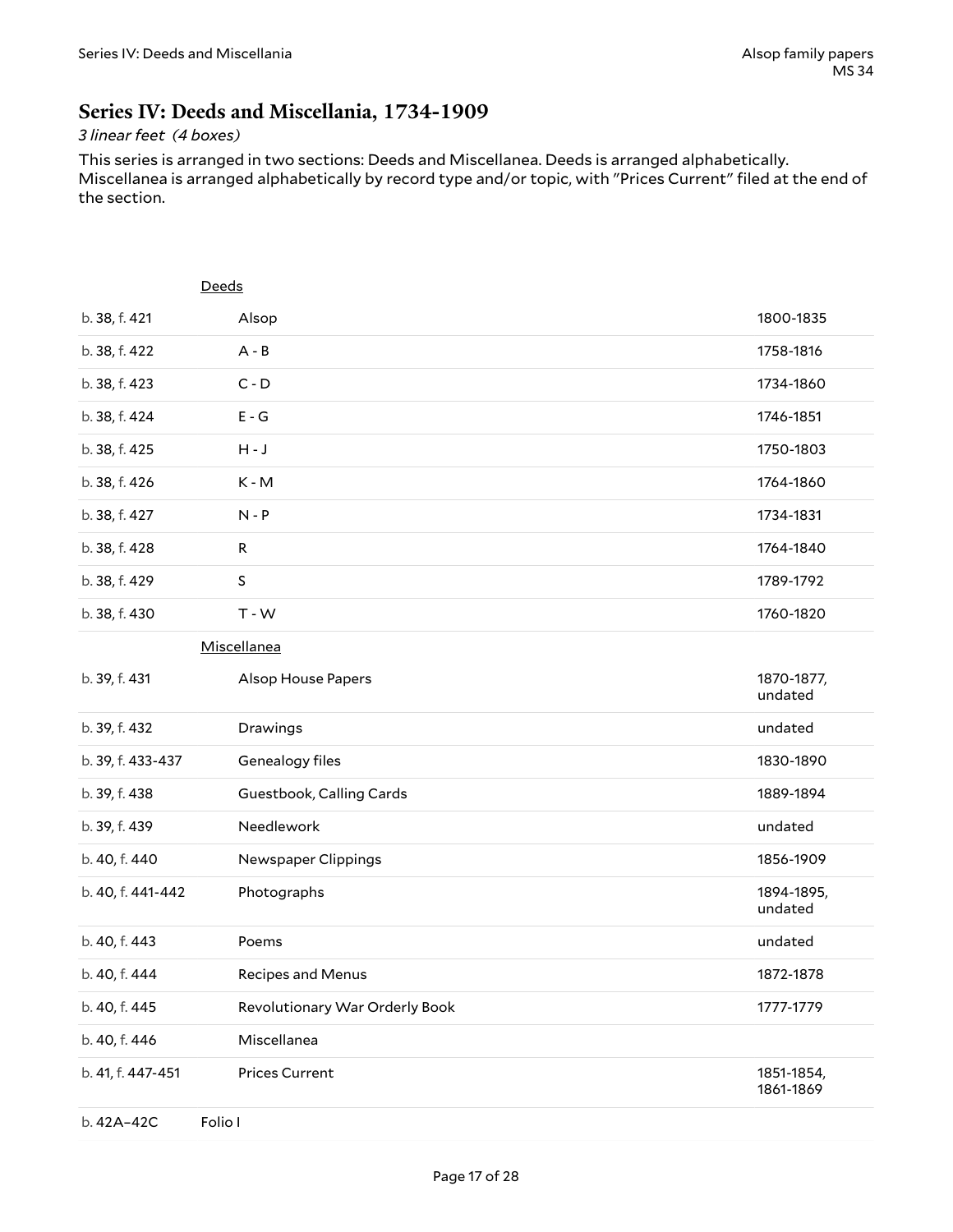| b.44 | Certificates of Baptism, Marriage, etc.           | 1752-1872 |
|------|---------------------------------------------------|-----------|
| b.44 | Alsop, Mary O. drawing book                       |           |
| b.44 | Mary Alsop (Oliver) Alsop drawing book (number 2) | 1825      |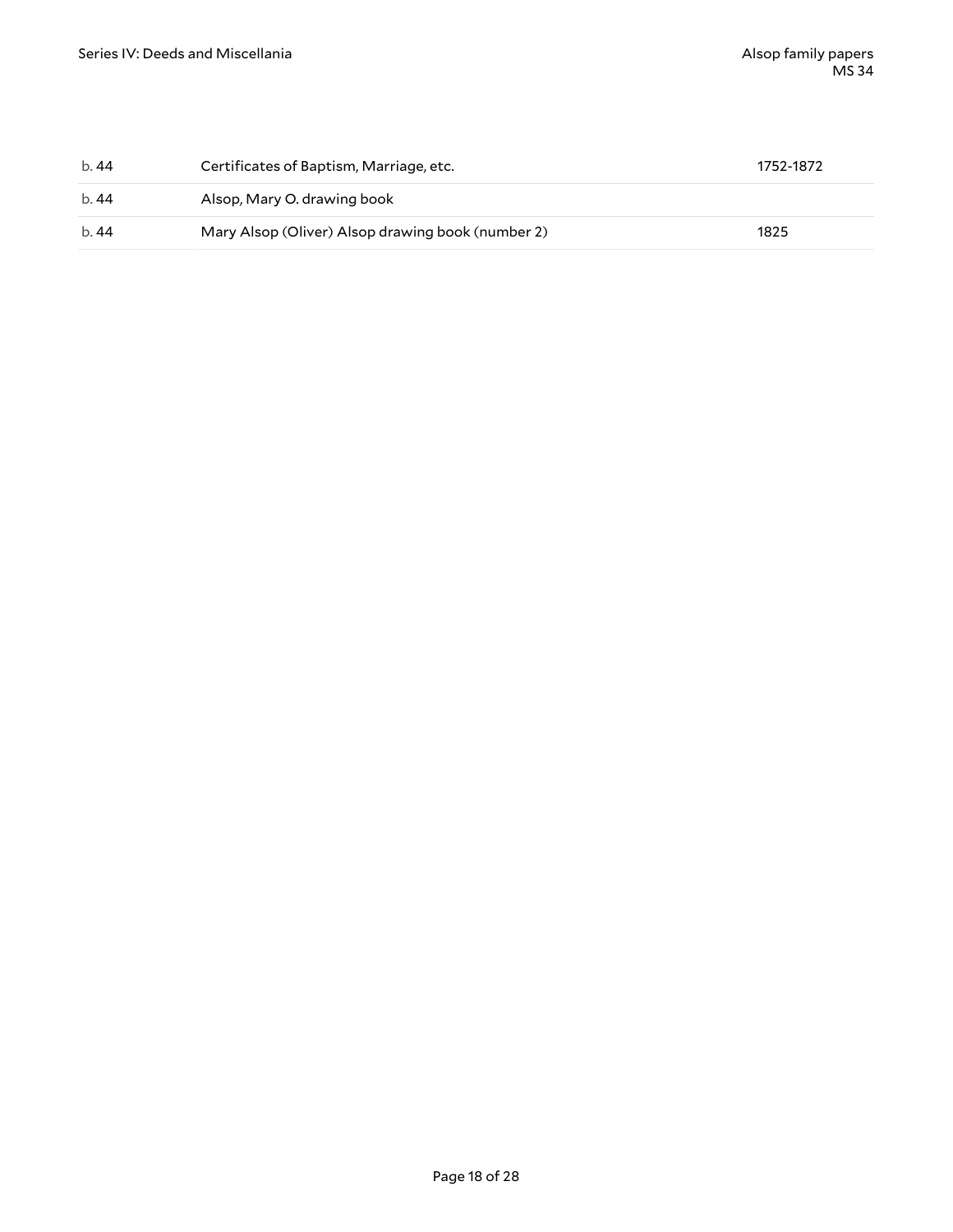#### <span id="page-18-0"></span>**Accession 1987-M-071: Additional Material**

#### <span id="page-18-1"></span>Series I: Family Papers

General

1760-1986

The addition carries the Alsop Family Papers into the twentieth century and primarily documents the lives of three family members and their presence in Connecticut state politics. Material on two of the family members, Corinne Robinson Alsop (1886-1971) and John Alsop (1915-2000), is only found in this addition.

Joseph W. Alsop (1876-1953), known as "the Squire of Avon," was a member of the Yale Class of 1898 and a "gentleman farmer," raising cattle and tobacco on his farm, Wood Ford, in Avon. Mr. Alsop served as the first selectman from Avon for many years and as state representative from the town from 1907 to 1909. He also served as a state senator from 1909 to 1911.

His wife, Corinne Robinson Alsop, was a niece of President Theodore Roosevelt and a cousin of Eleanor Roosevelt and Alice Roosevelt Longworth. She served on many Republican committees and formed the first group to give women recognition in the Connecticut Republican Party before they had won the right to vote. In 1924 she was elected to a two-year term in the Connecticut State House of Representatives, making her the first female Roosevelt to hold an elected office. Refusing to cross party lines to support her cousin Franklin Roosevelt's run for the presidency, Mrs. Alsop made the daring move to second the nomination of his opponent, Alf Landon, at the 1936 Republican National Convention.

Their youngest son, John Alsop, an insurance executive in Hartford, was the Republican candidate in the 1962 Connecticut gubernatorial race. He lost the election to John Dempsey.

At the beginning of the series, the General portion includes a substantial collection of recipe books and cards belonging to several Alsop women. Materials thereafter are arranged alphabetically by individual. Corinne Alsop's personal correspondence, primarily letters received from her husband Joseph W. Alsop (1876-1953), comprise the bulk of her papers. Mrs. Alsop's correspondence additionally includes letters from her friend, actress Ruth Draper, and updates on her children from the nanny, Agnes Guthrie. All correspondence-related folders contain both incoming and outgoing letters and are arranged chronologically.

The papers of Joseph W. Alsop (1876-1953) consist of fairly routine personal papers and Connecticut State Senate reports from 1909 pertaining to his service on the Roads and Bridges Committee. Photographs, printed material, correspondence, political cartoons, clippings, and ephemera document the gubernatorial run of John Alsop in 1962. The majority of these materials are photographs, the bulk of which are campaign shots taken by professional photographers. They include posed photographs of the Alsop family and candid shots of John Alsop meeting and greeting his constituents at fundraisers and other functions. The series also includes World War I paraphernalia of Joseph W. Alsop's (1876-1953) brother, John deKoven Alsop (1879-1926).

|            | uenerar                                |             |
|------------|----------------------------------------|-------------|
| b. 1, f. 1 | Artifacts                              | 1760, 1880s |
|            | Baby clothes<br>See: box 19, folder 17 | 1849        |
| b. 1, f. 2 | Clippings                              | 1927-1968   |
| b. 1, f. 3 | Correspondence                         | 1830-1910   |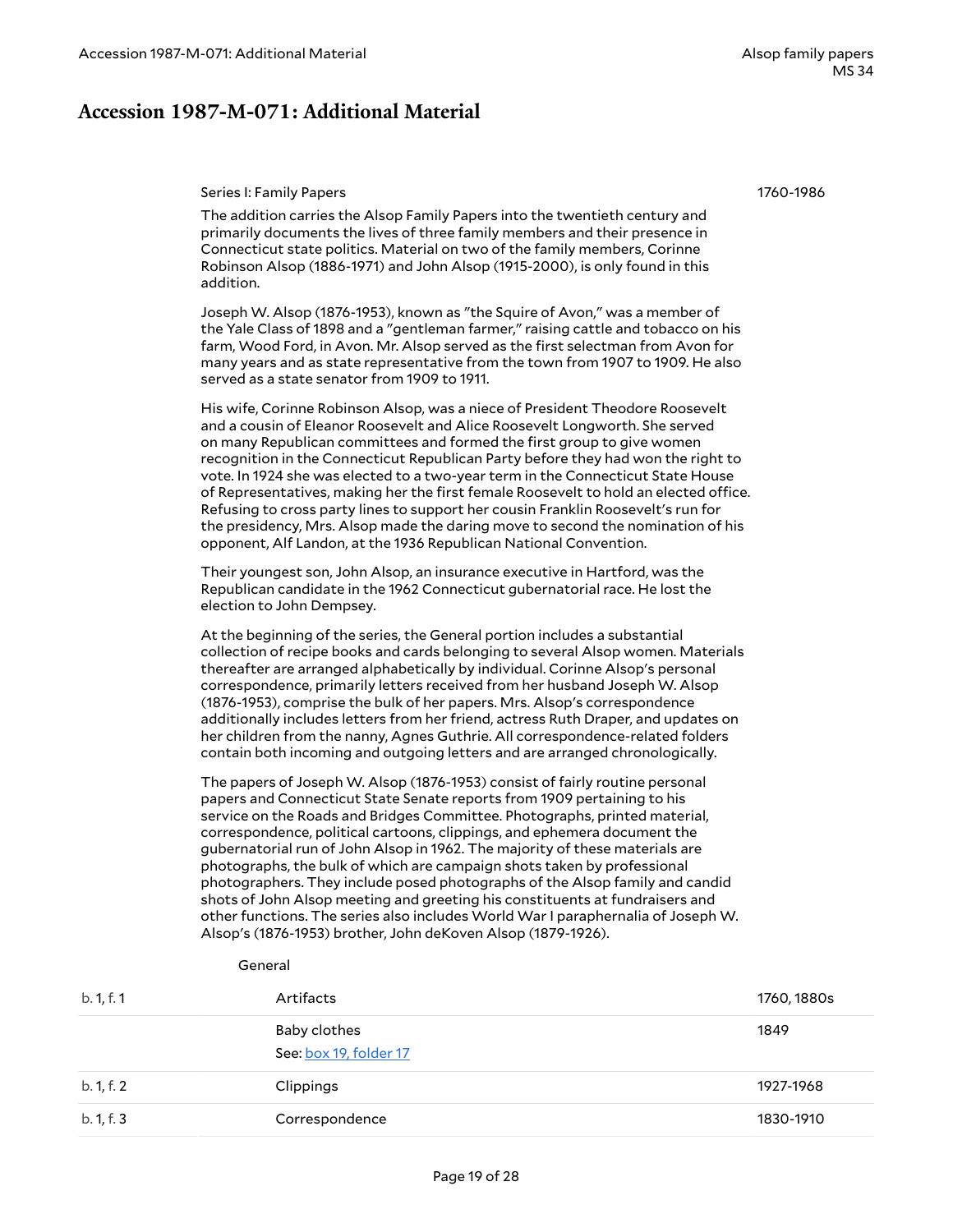#### Series I: Family Papers > General (continued)

| b. 1, f. 4-6   | Deeds<br>See also: box 20, folder 18 - 19                                                                    | 1700s, 1870-<br>1890s, undated |
|----------------|--------------------------------------------------------------------------------------------------------------|--------------------------------|
| b. 1, f. 7-8   | Financial                                                                                                    | 1880-1883                      |
| b. 1, f. 9-12  | Genealogy                                                                                                    | undated                        |
| b. 2, f. 13    | History                                                                                                      | undated                        |
|                | Newspapers [The American Mercury]<br>See: Series IV, Deeds and Miscellania, Box 4 of the original accession. | 1790s                          |
| b. 2, f. 14    | Printed material [re: Avon, CT]                                                                              | undated                        |
| b. 2, f. 15-16 | Legal                                                                                                        | 1850-1889                      |
| b. 2, f. 17-23 | Recipes                                                                                                      | 1809, undated                  |
| b. 3, f. 24-29 | Recipes                                                                                                      | 1843-1869, 1907,<br>undated    |
|                | Alsop, Corinne (1886-1971)<br>See also: box 14, folder 1-3; box 15, folder 4-6<br>Correspondence             |                                |
| b. 4, f. 30-32 | General                                                                                                      | 1923-1970, n.d                 |
| b. 4, f. 33-39 | Alsop, Joseph                                                                                                | 1912-1920,<br>undated          |
| b. 5, f. 40    | Draper, Ruth                                                                                                 | 1933-1946,<br>undated          |
| b. 5, f. 41    | Guthrie, Agnes                                                                                               | undated                        |
| b. 5, f. 42    | Longworth, Alice Roosevelt                                                                                   | 1929, undated                  |
| b. 5, f. 43    | Genealogy                                                                                                    | 1932, undated                  |
| b. 5, f. 44    | Interview                                                                                                    | undated                        |
| b. 5, f. 45    | Plays                                                                                                        | 1913-1918                      |
|                | Scrapbooks                                                                                                   | 1902, 1904                     |
|                | Alsop, John (1915-2000)                                                                                      |                                |
| b. 5, f. 46    | Childhood                                                                                                    | 1924-1925                      |
| b. 5, f. 47    | Correspondence                                                                                               | 1952-1983,<br>undated          |
|                | Gubernatorial race                                                                                           |                                |
| b. 5, f. 48    | Ephemera                                                                                                     | 1962                           |
| b. 5, f. 49    | Printed material                                                                                             | 1962                           |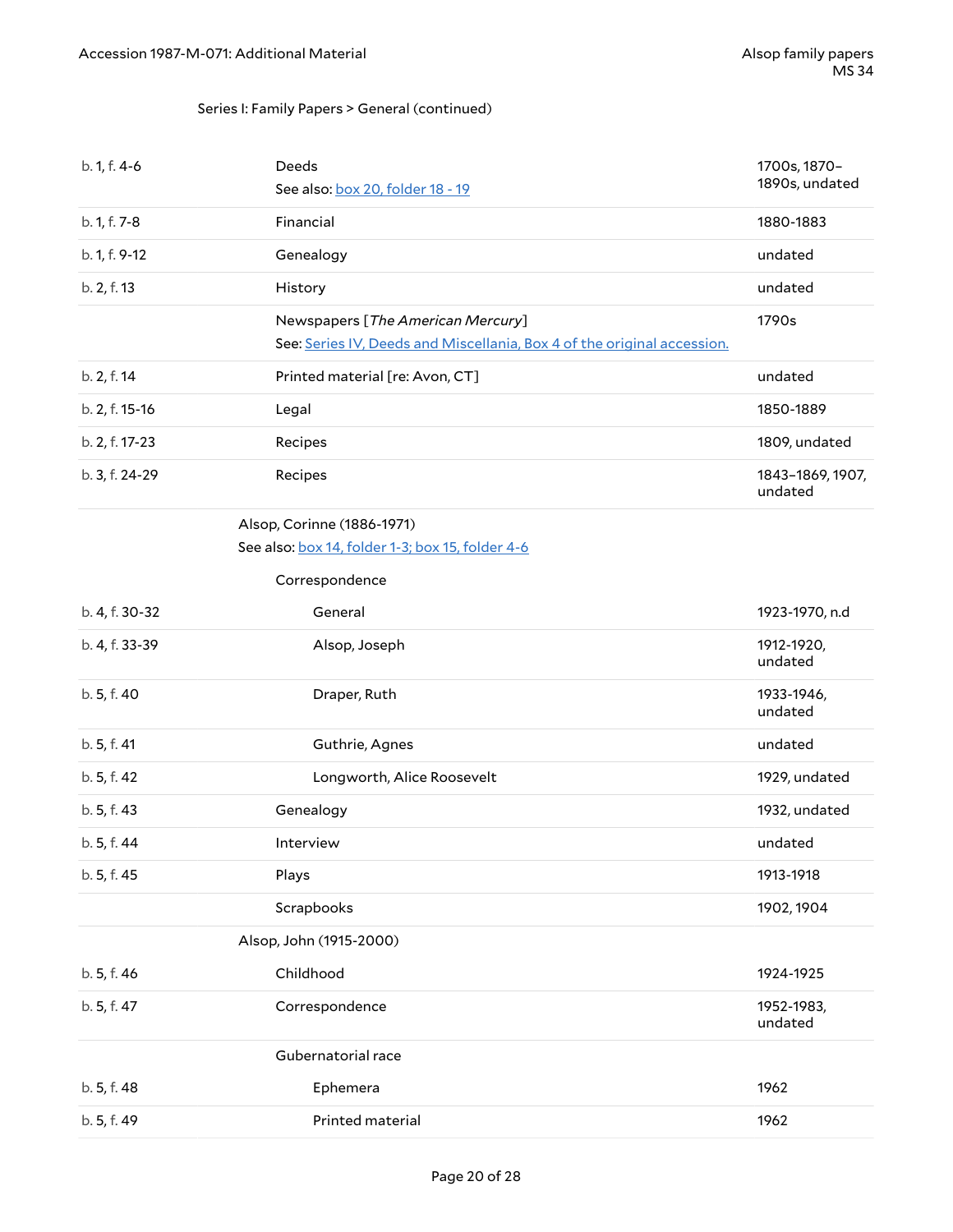#### Series I: Family Papers > Alsop, John (1915-2000) > Gubernatorial race (continued)

| b. 5, f. 50-51  | Photographs                                                          | 1962                   |
|-----------------|----------------------------------------------------------------------|------------------------|
|                 | See also: box 18, folder 13                                          |                        |
| b. 6, f. 52-58  | Photographs                                                          | 1962                   |
|                 | Political cartoons                                                   | 1962                   |
|                 | See: box 18, folder 14                                               |                        |
|                 | Scrapbooks                                                           |                        |
| b. 7, f. 59     | 1958<br>English                                                      | 1958                   |
| b. 8, f. 60     | 1958<br>English                                                      | 1958                   |
| b. 9, f. 61     | 1962<br>English                                                      | 1962                   |
|                 | Miscellaneous                                                        | 1962                   |
|                 | See: box 18, folder 15                                               |                        |
| b. 10, f. 62    | Alsop, John deKoven (1879-1926) [military]                           | 1919                   |
|                 | Alsop, Joseph W. (1876-1953)                                         |                        |
| b. 10, f. 63    | Biographical                                                         | 1941, 1953,<br>undated |
|                 |                                                                      |                        |
| b. 10, f. 64    | Correspondence [mainly requests for information on his father]       | 1935-1944              |
|                 | Honors                                                               | 1953                   |
|                 | See: box 16, folder 7                                                |                        |
|                 | Scrapbook                                                            | undated                |
|                 | See: box 17, folder 12                                               |                        |
| b. 10, f. 65-71 | Senate reports                                                       | 1909-1911              |
| b. 11, f. 72    | Senate reports                                                       | 1909-1911              |
| b. 11, f. 73    | Twentieth-fifth wedding anniversary                                  | 1934                   |
|                 | Alsop, Richard, "An Early 19th Century Yankee Entrepreneur"          | 1986                   |
|                 | Alsop, Stewart                                                       |                        |
| b. 11, f. 75    | Correspondence [re: power of attorney for Uncle Monroe Robinson]     | 1939                   |
|                 | Writings [clippings]<br>See: box 18, folder 16                       | 1957, 1959             |
| b. 11, f. 76-78 | Beach, Helen (cousin of Joseph W. Alsop (1876-1953), "Reminiscences" | 1909                   |
| b. 11, f. 79    | Cole, Francis (second husband of Corinne Alsop)                      | 1966                   |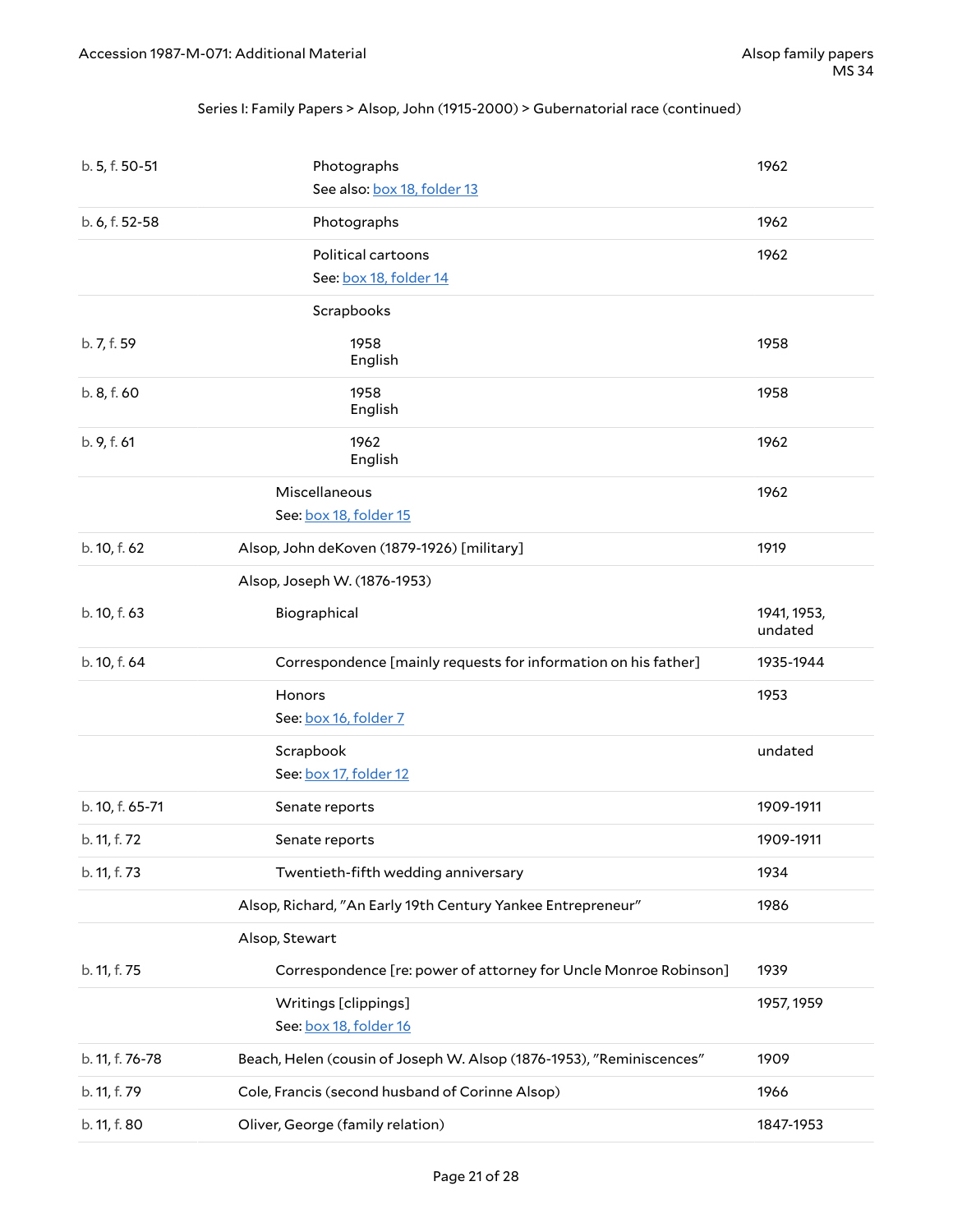<span id="page-21-0"></span>

| Series II: Photographs                                                                                                                                                                                                                                                                                                                                                                                                                                                                                                                                                                                                                                                              | 1886-1887, |
|-------------------------------------------------------------------------------------------------------------------------------------------------------------------------------------------------------------------------------------------------------------------------------------------------------------------------------------------------------------------------------------------------------------------------------------------------------------------------------------------------------------------------------------------------------------------------------------------------------------------------------------------------------------------------------------|------------|
| The photographs are arranged by individual. Many are unlabeled and unidentified<br>and are assumed to depict members of the Alsop family over three generations.<br>Oversized photographs are located in their appropriately sized boxes and are<br>cross-referenced. The photographs encompass a variety of subjects, from<br>portraiture of members of the Alsop family and childhood photographs of Corinne<br>Robinson Alsop, to group photographs of Joseph W. Alsop's (1876-1953) class<br>at Yale University. Several photographs of the Alsop's farm, Wood Ford, are also<br>included. Photographs relating to John Alsop's 1962 gubernatorial campaign are in<br>Series I. | undated    |

| b. 12, f. 1     | Alsop, Aimée                                                                                                                                                                                                                                             | undated     |
|-----------------|----------------------------------------------------------------------------------------------------------------------------------------------------------------------------------------------------------------------------------------------------------|-------------|
|                 | Alsop, Corinne                                                                                                                                                                                                                                           | undated     |
| b. 12, f. 2     | Alsop, Frank                                                                                                                                                                                                                                             | undated     |
|                 | Alsop, John (1915-2000)                                                                                                                                                                                                                                  | 1962        |
|                 | See also: box 4, folder 50-58.                                                                                                                                                                                                                           |             |
| b. 12, f. 3     | Alsop, John deKoven (1879-1926)                                                                                                                                                                                                                          | undated     |
| b. 12, f. 4     | Alsop, Joseph W. (1838-1891                                                                                                                                                                                                                              | undated     |
| b. 12, f. 5-7   | Alsop, Joseph W. (1876-1953)                                                                                                                                                                                                                             | 1898, 1938, |
|                 | See also: box 16, folder 8-11.                                                                                                                                                                                                                           | undated     |
| b. 12, f. 8     | Alsop, Stewart [school group photograph]                                                                                                                                                                                                                 | undated     |
| b. 12, f. 9     | Beach, Helen                                                                                                                                                                                                                                             | undated     |
| b. 12, f. 10    | Draper, Ruth                                                                                                                                                                                                                                             | undated     |
| b. 12, f. 11    | <b>Wood Ford Farm</b>                                                                                                                                                                                                                                    | undated     |
| b. 12, f. 12-13 | Unidentified                                                                                                                                                                                                                                             | undated     |
|                 | Series III: Roosevelt Family<br>1.5 linear feet (4 boxes)                                                                                                                                                                                                | 1861-1933   |
|                 | This small collection of correspondence between members of the Roosevelt family<br>is arranged alphabetically and includes letters from Theodore Roosevelt, Sr. to his<br>wife, Mittie, as well as the correspondence of Corinne Alsop's mother, Corinne |             |

<span id="page-21-1"></span>Roosevelt Robinson. Also included are personal letters written by her sister, Anna "Bamie" Roosevelt Cowles, and childhood friend and wife of President Theodore Roosevelt, Edith Kermit Carow Roosevelt. Many of these letters deal with their respective family and social lives; the handwriting is difficult to read.

| b. 13, f. 1 | Robinson, Corinne Roosevelt   | 1902-1933             |
|-------------|-------------------------------|-----------------------|
| b. 13, f. 2 | Roosevelt, Anna "Bamie"       | 1869-1870,<br>undated |
| b. 13, f. 3 | Roosevelt, Edith Kermit Carow | undated               |
| b. 13, f. 4 | Roosevelt, Theodore, Sr.      | 1861-1877             |
| b. 13, f. 5 | Roosevelts, [unsigned]        | undated               |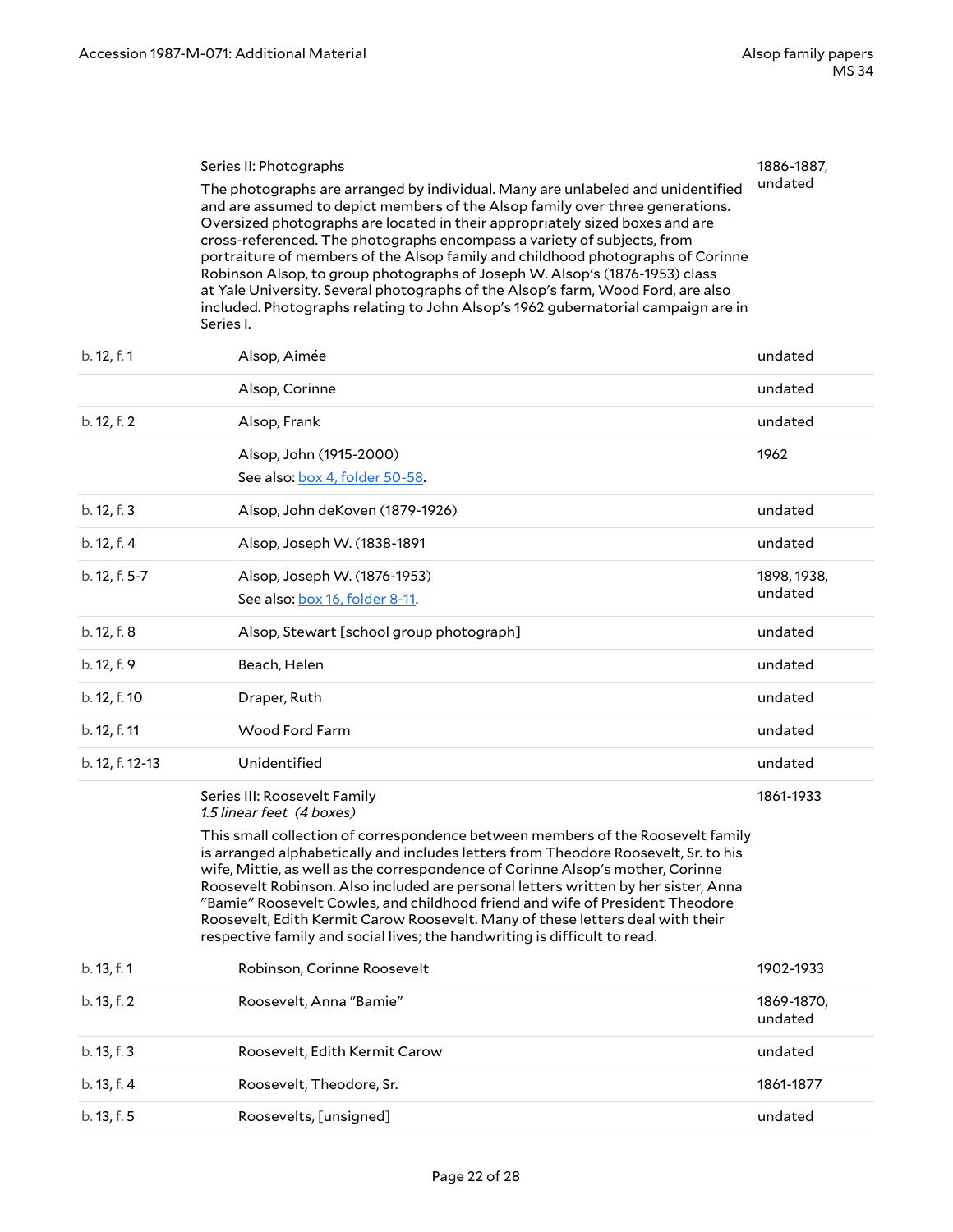#### <span id="page-22-0"></span>Series IV: Oversize

#### <span id="page-22-10"></span><span id="page-22-8"></span><span id="page-22-7"></span><span id="page-22-4"></span><span id="page-22-3"></span>Alsop, Corinne (1886-1971)

<span id="page-22-9"></span><span id="page-22-6"></span><span id="page-22-5"></span><span id="page-22-2"></span><span id="page-22-1"></span>

| b. 14, f. 1-3   | Photographs                  | undated                |
|-----------------|------------------------------|------------------------|
| b. 15, f. 4-6   | Scrapbooks                   | 1902, 1904             |
|                 | Alsop, Joseph W. (1876-1953) |                        |
| b. 16, f. 7     | Honors                       | 1953                   |
| b. 16, f. 8-11  | Photographs                  | 1898, 1938,<br>undated |
| b. 17, f. 12    | Scrapbook                    | undated                |
|                 | Alsop, John (1915-2000)      |                        |
| b. 18, f. 13    | Photographs                  | 1962                   |
| b. 18, f. 14    | <b>Political Cartoons</b>    | 1962                   |
| b. 18, f. 15    | Miscellaneous                | 1962                   |
| b. 18, f. 16    | Alsop, Stewart [writings]    | 1957, 1959             |
|                 | Alsop Family                 |                        |
| b. 19, f. 17    | Baby clothes                 | 1849                   |
| b. 20, f. 18-19 | Deeds                        | 1845-1889              |
| b. 43           | Newspapers                   | 1760s, 1790s           |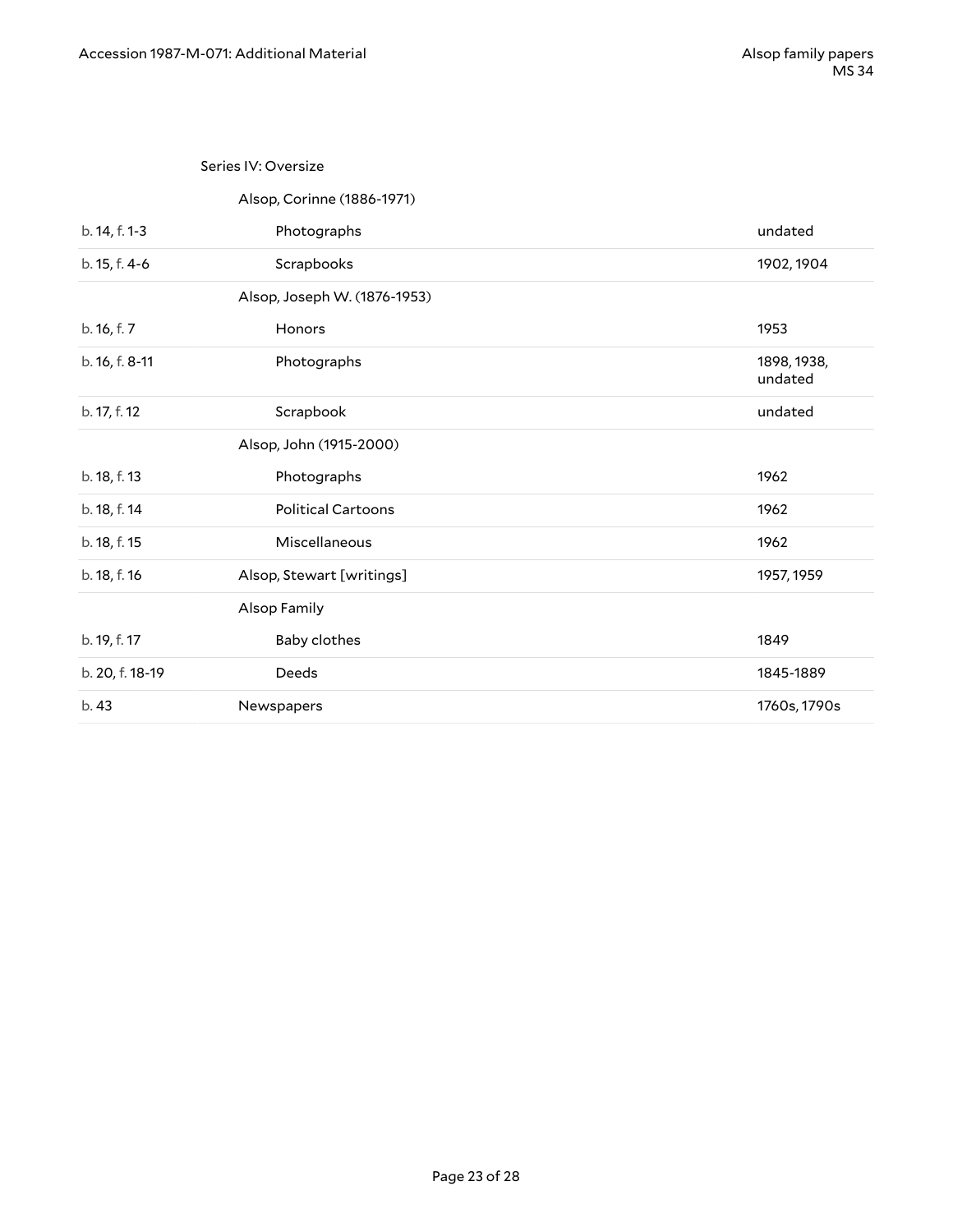#### <span id="page-23-0"></span>**Accession 2011-M-074: Additional Material, 1790-1817**

Materials consist of poems written by and plays collected by Richard Alsop (1761-1815) and the Alsop family, sales of the library of Richard Alsop, and correspondence of Richard Alsop and the Alsop family.

|             | Poems and Plays                                                                                                                                                                           |               |
|-------------|-------------------------------------------------------------------------------------------------------------------------------------------------------------------------------------------|---------------|
| b. 1, f. 1  | Aristodemus; or, Ambition and remorse, a tragedy in five acts<br>English                                                                                                                  | 1814          |
|             | From the Italian of the Abbe Monti. By Richard Alsop, 1814. Original<br>manuscript. In notebook.                                                                                          |               |
| b. 1, f. 2  | Desultory poetry etc., by Richard Alsop<br>English                                                                                                                                        | Undated       |
|             | Verses of various kinds, fragments, translations etc., copied off from a<br>number of loose slips of paper. Manuscript notebook.                                                          |               |
|             | A copy of this material is available in digital form from Manuscripts and<br>Archives. Contact Manuscripts and Archives at mssa.assist@yale.edu to<br>request access to the digital copy. |               |
| b. 1, f. 3  | Julius of Tarentum, a tragedy in five acts from the German of M. Liesewitz<br>English                                                                                                     | 1797          |
|             | Original manuscript bound in full leather. On front flyleaf: Richard Alsop's<br>1797.                                                                                                     |               |
| b. 1, f. 4  | Poetry by R. Alsop                                                                                                                                                                        | Undated       |
|             | Manuscript notebook of verse and prose, chiefly translations from Italian.                                                                                                                |               |
|             | A copy of this material is available in digital form from Manuscripts and<br>Archives. Contact Manuscripts and Archives at mssa.assist@yale.edu to<br>request access to the digital copy. |               |
| b. 1, f. 5  | Elegy<br>English                                                                                                                                                                          |               |
|             | Autograph manuscript of an original poem in the hand of F.M. Alsop.                                                                                                                       |               |
| b. 1, f. 6  | Three Poems: Elegaic Lines to the Memory of R. Alsop; Verses To an Infant<br>Boy with a Small Toy Watch; Lines Inscribed on the Alsop Family Tomb                                         | Undated, 1814 |
| b. 1, f. 7  | Epitaph (6 lines of verse) and The Parting Soul's Address to the Body<br>English                                                                                                          | Undated       |
| b. 1, f. 8  | Sales of the library of the late Richard Alsop, esq. at Blake & Cunningham's auction 1817<br>by order of Mr. Francis T. Oliver                                                            |               |
|             | Correspondence                                                                                                                                                                            |               |
| b. 1, f. 9  | Alsop, Frances M. (daughter)                                                                                                                                                              | 1809-1810     |
| b. 1, f. 10 | Alsop, Joseph Wright                                                                                                                                                                      | 1790-1796     |
| b. 1, f. 11 | Alsop, Mary (sister)                                                                                                                                                                      | 1797-1815     |
| b. 1, f. 12 | Alsop, Richard (son)                                                                                                                                                                      | 1804          |
| b. 1, f. 13 | Oliver, Frances J. (son-in-law)                                                                                                                                                           | 1812          |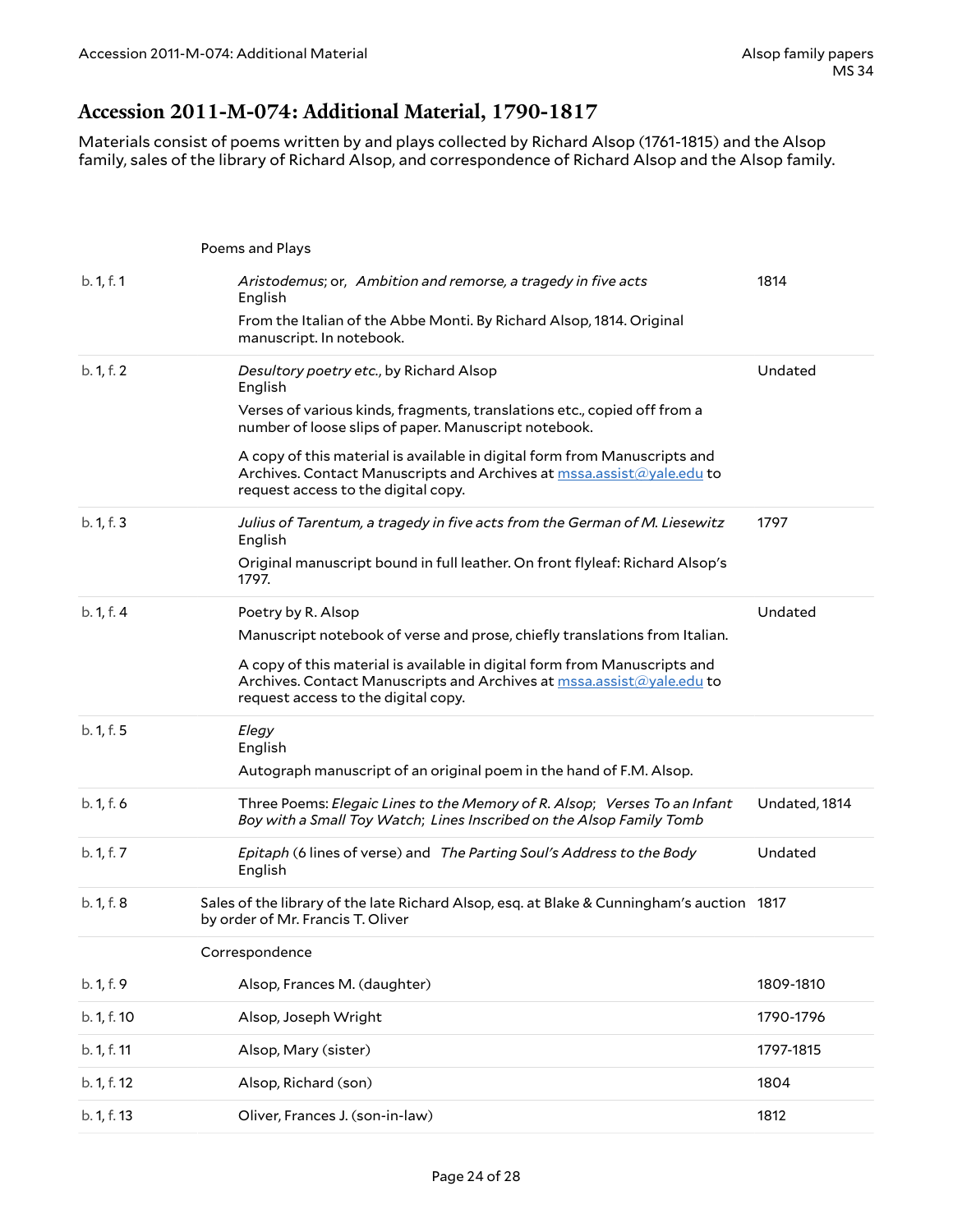#### Correspondence (continued)

| b. 1, f. 14 | Oliver, Mary Caroline Alsop (daughter) | 1808-1815 |
|-------------|----------------------------------------|-----------|
| b. 1, f. 15 | Pomeroy, Benjamin                      | 1792      |
| b. 1, f. 16 | Pomeroy, Elizabeth                     | 1813      |
| b. 1, f. 17 | Pomeroy, Maria Wyllys                  | 1795-1809 |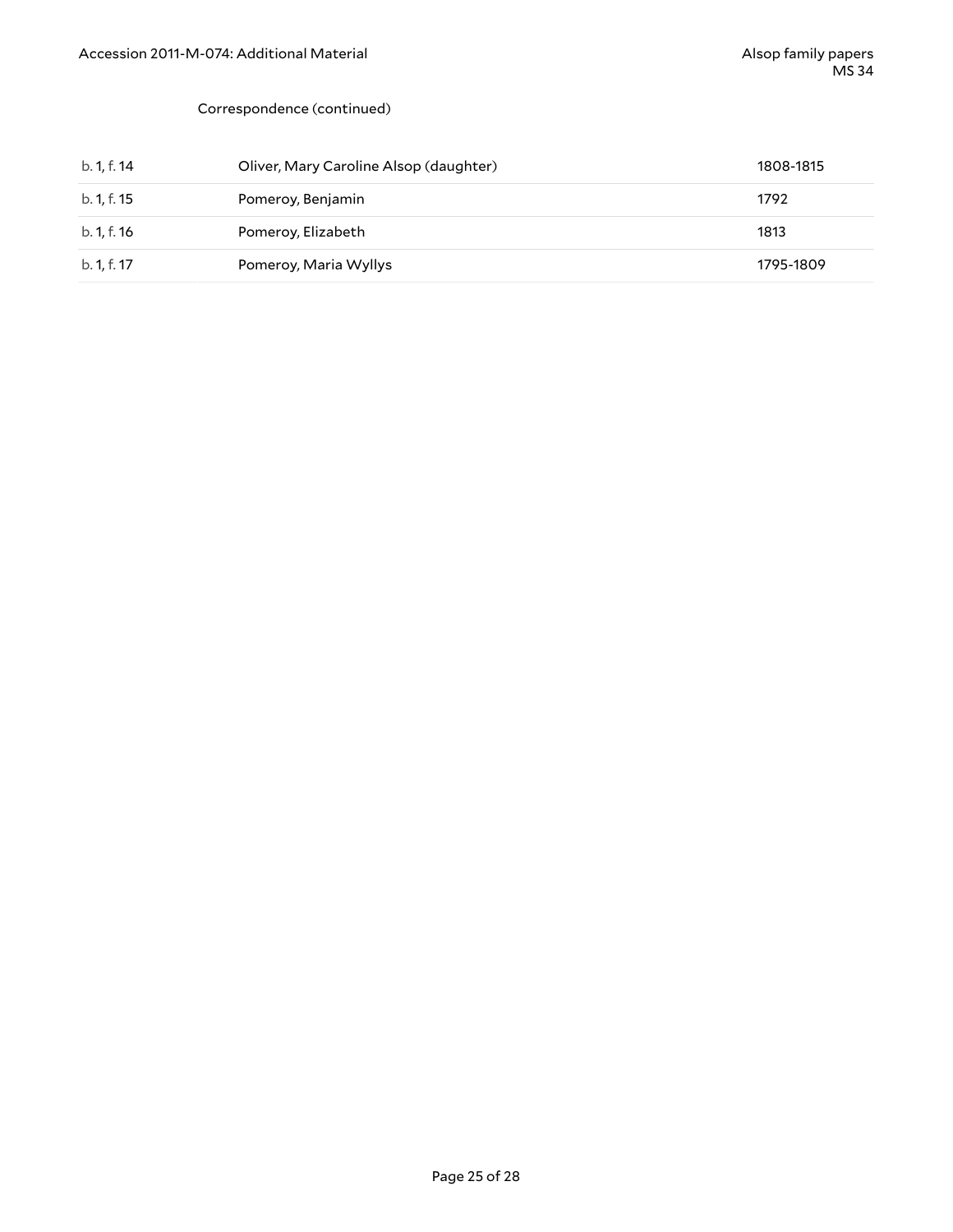### <span id="page-25-0"></span>**Accession 2014-M-027: Additional Material, 1834-1865**

b. 1 Letterpress book of outgoing correspondence of Joseph Wright Alsop 1834-1865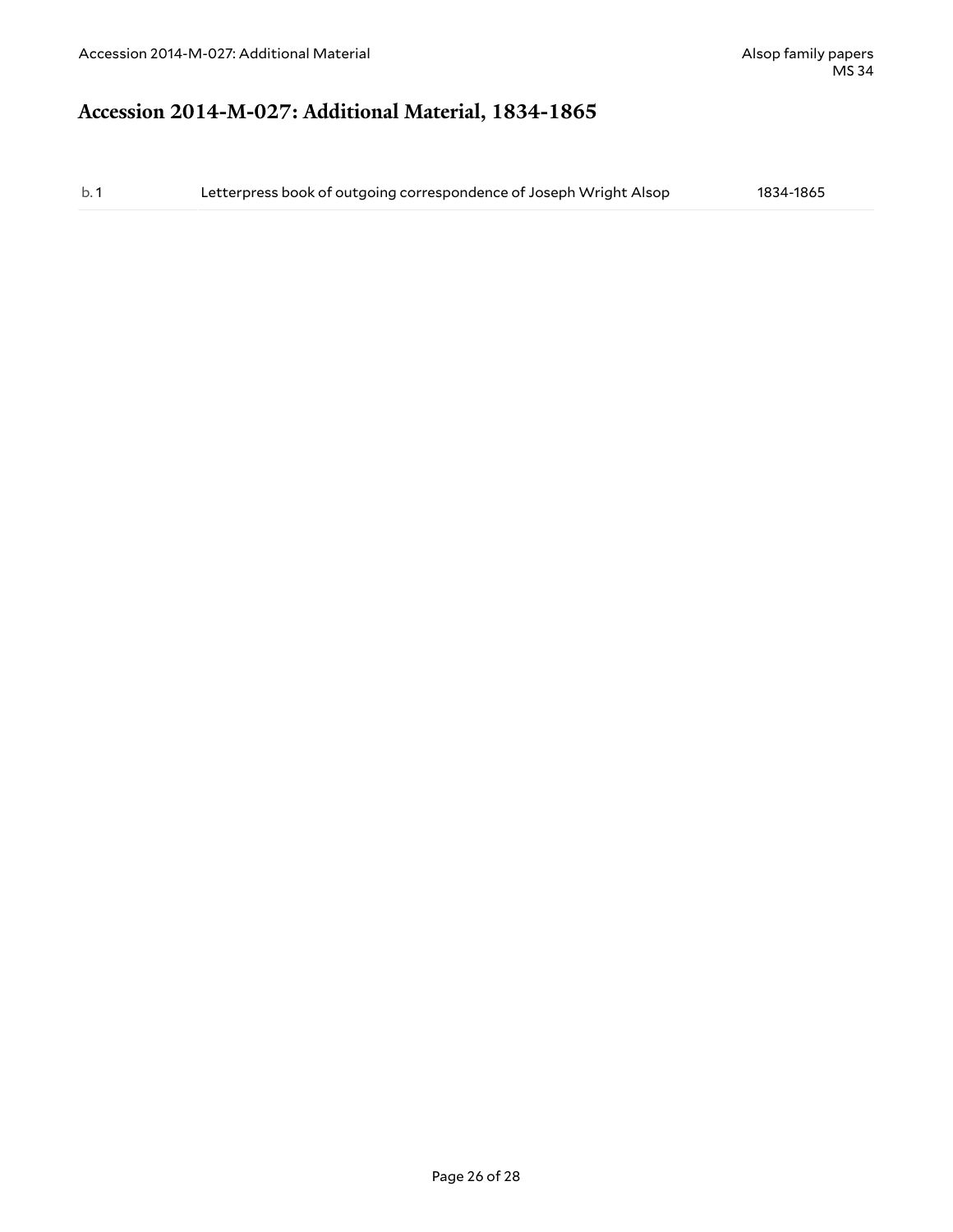### <span id="page-26-0"></span>**Selected Search Terms**

The following terms have been used to index the description of this collection in the Library's online catalog. They are grouped by name of person or organization, by subject or location, and by occupation and listed alphabetically therein.

#### **Subjects**

Architecture Architecture, Domestic -- Connecticut Architecture, Domestic -- Designs and plans Art Business Families Governors -- Election Labor Labor movement Law Medicine Popular culture Students Travelers -- United States Women Working class

#### **Geographic Names**

Africa Asia Avon (Conn.) Bolivia -- Foreign economic relations -- United **States** Chile -- Commerce Connecticut Connecticut -- Commerce Europe Europe -- Description and travel Latin America New England Peru -- Commerce United States -- Foreign economic relations -- Bolivia United States -- History -- Colonial period, ca. 1600-1775 United States -- History -- Revolution, 1775-1783 West (U.S.) West Indies

#### **Genres / Formats**

Account books Deeds Diaries

Drawings (visual works) Essays Poems Recipes

#### **Names**

Alsop, Aimee Elizabeth, 1870- Alsop, Corinne Robinson, 1886-1971 Alsop, Elizabeth Winthrop, 1874-1892 Alsop, Elizabeth Winthrop Beach, 1847-1889 Alsop, Frances Maria, 1787-1866 Alsop, Francis Johonnot Oliver, 1881-1946 Alsop, Francis O. Alsop, J. W. (Joseph Wright), 1804 approximately 1878 Alsop, John, 1776-1841 Alsop, John De Koven, 1879-1926 Alsop, Joseph Wright, 1772-1844 Alsop, Joseph Wright, 1838-1891 Alsop, Joseph Wright, 1876-1953 Alsop, Lucy Chauncey Alsop, Lucy Whittlesey, 1773-1844 Alsop, Mary Alsop Oliver, 1815- Alsop, Mary Wright, 1740-1829 Alsop, Richard, 1789-1842 Capt, Elizabeth Miller Langdon Capt, John Samuel, d. 1832 Chauncey, Egisto Fabbri, 1874-1963 Chauncey, Elihu, 1779-1847 Clifford, John H. (John Henry), 1809-1876 Cryder, Helen Chauncey Cushing, Tom, 1879-1941 Dabney, Charles William, 1794-1871 Dabney, Susan Heard Oliver, 1819- Dana, Maria Wyllys Pomeroy Alsop, 1767-1861 Draper, Ruth, 1884-1956 Duval, William B., 1806- Farley, Joseph Gilbert, Aimee E. A. Alsop Heard, Susan Oliver, 1780- Hubbard, Sarah Williams Jackson, Charles Eben, 1849- Jackson, Eben, 1877- Jackson, Edward Quintard, 1875- Jackson, Robert Fenwick, 1877- Leffingwell, Catharine Beatty Alsop, 1835-Longworth, Alice Roosevelt, 1884-1980 Mason, Norman Howell